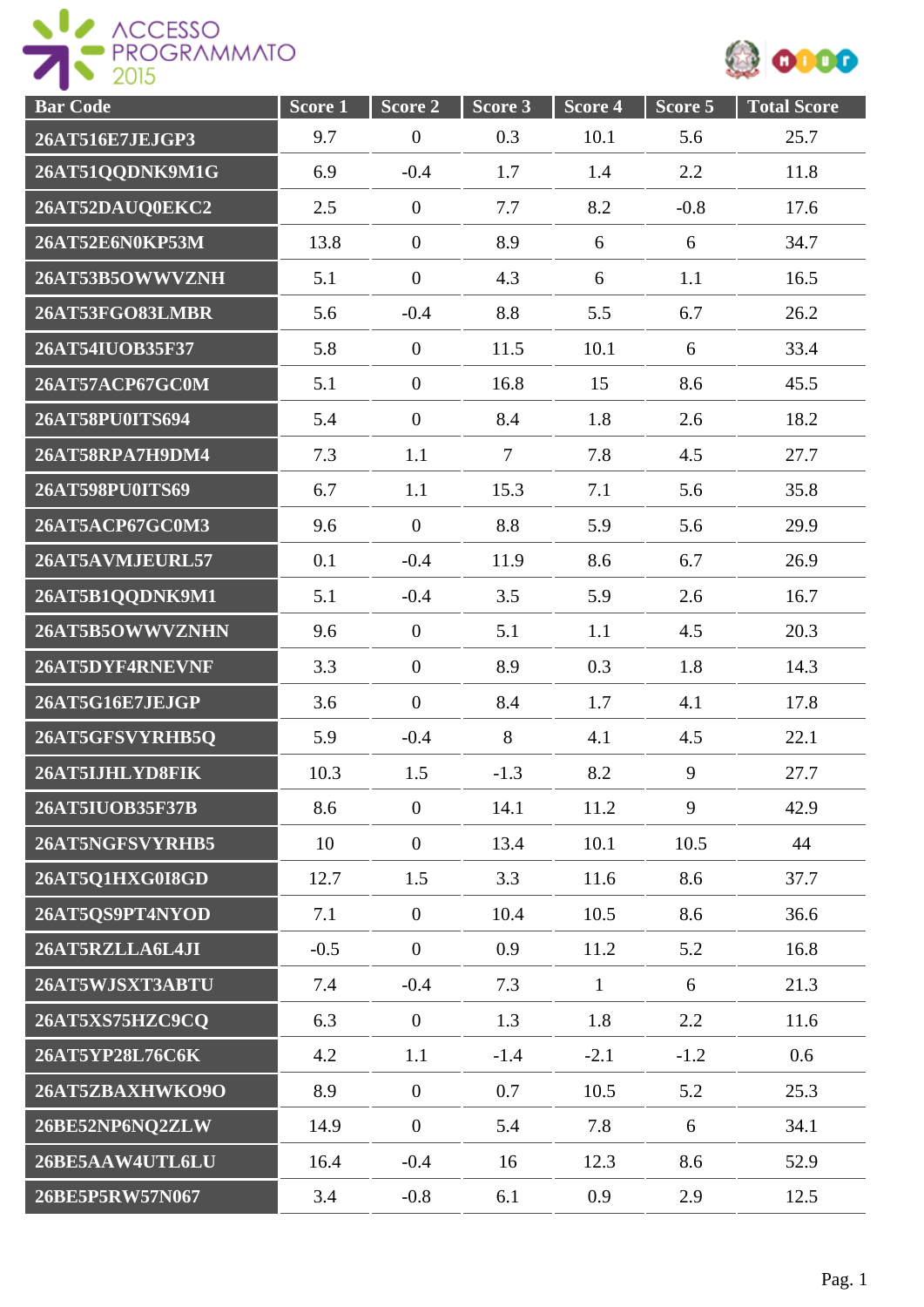

| <b>Bar Code</b>        | Score <sub>1</sub> | Score 2          | Score 3        | Score 4 | Score 5        | <b>Total Score</b> |
|------------------------|--------------------|------------------|----------------|---------|----------------|--------------------|
| <b>26BL598E8MSRC9J</b> | 9.6                | $-0.4$           | 2.4            | 1.3     | $\mathbf{0}$   | 12.9               |
| 26BL5NODT0RAA4M        | 13                 | $-0.4$           | 13.7           | 9.7     | 4.1            | 40.1               |
| 26DU52YYX1PJPTH        | $-1$               | 1.5              | $\overline{2}$ | $-2.5$  | 2.5            | 2.5                |
| 26DU58O6AMLCYOM        | 8.9                | $\mathbf{0}$     | 2.2            | 1.5     | 1.1            | 13.7               |
| 26DU5UX0TVD73U3        | 2.2                | $\boldsymbol{0}$ | 5.5            | 6.3     | 2.6            | 16.6               |
| 26GU54B6OECMK3E        | 12.3               | $-0.4$           | 13             | 10.1    | 6.7            | 41.7               |
| 26GU54LOQJ4AXIK        | 10.5               | $\theta$         | 5.9            | 5.6     | $\mathbf{0}$   | 22                 |
| 26GU5V6YHOPNSFF        | 8.1                | 1.5              | 18.3           | 12.7    | 8.6            | 49.2               |
| 26LI5C7PDNL4FZT        | 3.5                | $-0.4$           | 7.8            | 2.9     | $\overline{3}$ | 16.8               |
| 26LI5GWRJ9AC717        | 9.9                | $\mathbf{0}$     | 4.7            | 4.8     | 1.5            | 20.9               |
| 26LI5X9KLT1XER6        | 8                  | $-0.4$           | 3.1            | $-0.4$  | $\mathbf{0}$   | 10.3               |
| 26LI5YBZI8Y70D6        | 11                 | $-0.8$           | 13.7           | 5.1     | $-1.2$         | 27.8               |
| 26MI500FMXDTCWE        | $-0.2$             | $-0.8$           | 2.5            | $-0.4$  | 2.6            | 3.7                |
| 26MI509DRSCVF4A        | 12.7               | $\boldsymbol{0}$ | 6.6            | 6.3     | 5.2            | 30.8               |
| 26MI509JUKVTDSG        | $-1$               | $\boldsymbol{0}$ | 5.8            | 2.2     | $\overline{3}$ | 10                 |
| 26MI509UUKK6H4D        | 13                 | 1.5              | 5.1            | 6.3     | 1.1            | 27                 |
| 26MI50BCK4ZHI9N        | 6.7                | $\theta$         | 1.4            | 2.6     | $\overline{3}$ | 13.7               |
| 26MI50BMB7M54KJ        | 4.7                | $\boldsymbol{0}$ | 4.4            | 1.5     | $\overline{3}$ | 13.6               |
| 26MI50CIOGGTWYS        | 10.7               | 1.5              | 13.4           | 6.3     | 10.1           | 42                 |
| 26MI50DS2SQL0YA        | 11.1               | $\boldsymbol{0}$ | 14.9           | 6.7     | 6              | 38.7               |
| 26MI50F7ERIFAQN        | 4.4                | $\overline{0}$   | 7.4            | 4.4     | 2.6            | 18.8               |
| 26MI50FMXDTCWE9        | 8.5                | 1.5              | 5.1            | 5.2     | 1.1            | 21.4               |
| 26MI50FOJYK3PY3        | 6.7                | $\mathbf{0}$     | 10.8           | 6       | $\overline{3}$ | 26.5               |
| 26MI50HTZ18LH56        | 4.5                | $-0.8$           | 17.5           | 0.7     | 6              | 27.9               |
| 26MI50NJARJBNVH        | 7.7                | $-0.4$           | 19.4           | 10.1    | 8.6            | 45.4               |
| 26MI50Q7P9H3HRM        | 7.8                | 1.5              | 12.3           | 7.1     | $\overline{3}$ | 31.7               |
| 26MI50V8K2FKHRT        | 9.6                | $-0.8$           | 3.9            | 1.1     | 4.5            | 18.3               |
| 26MI50W6DP7X5HD        | 11.8               | 1.1              | 2.9            | 1.5     | 1.5            | 18.8               |
| 26MI50ZBP1VIM9I        | 9.6                | $\boldsymbol{0}$ | 12.6           | 8.6     | 7.5            | 38.3               |
| 26MI513N386PXXW        | 6.2                | $\boldsymbol{0}$ | 5.9            | 3       | 1.5            | 16.6               |
| 26MI515SY4BXW91        | 10                 | $-0.4$           | 14.2           | 4.4     | 1.1            | 29.3               |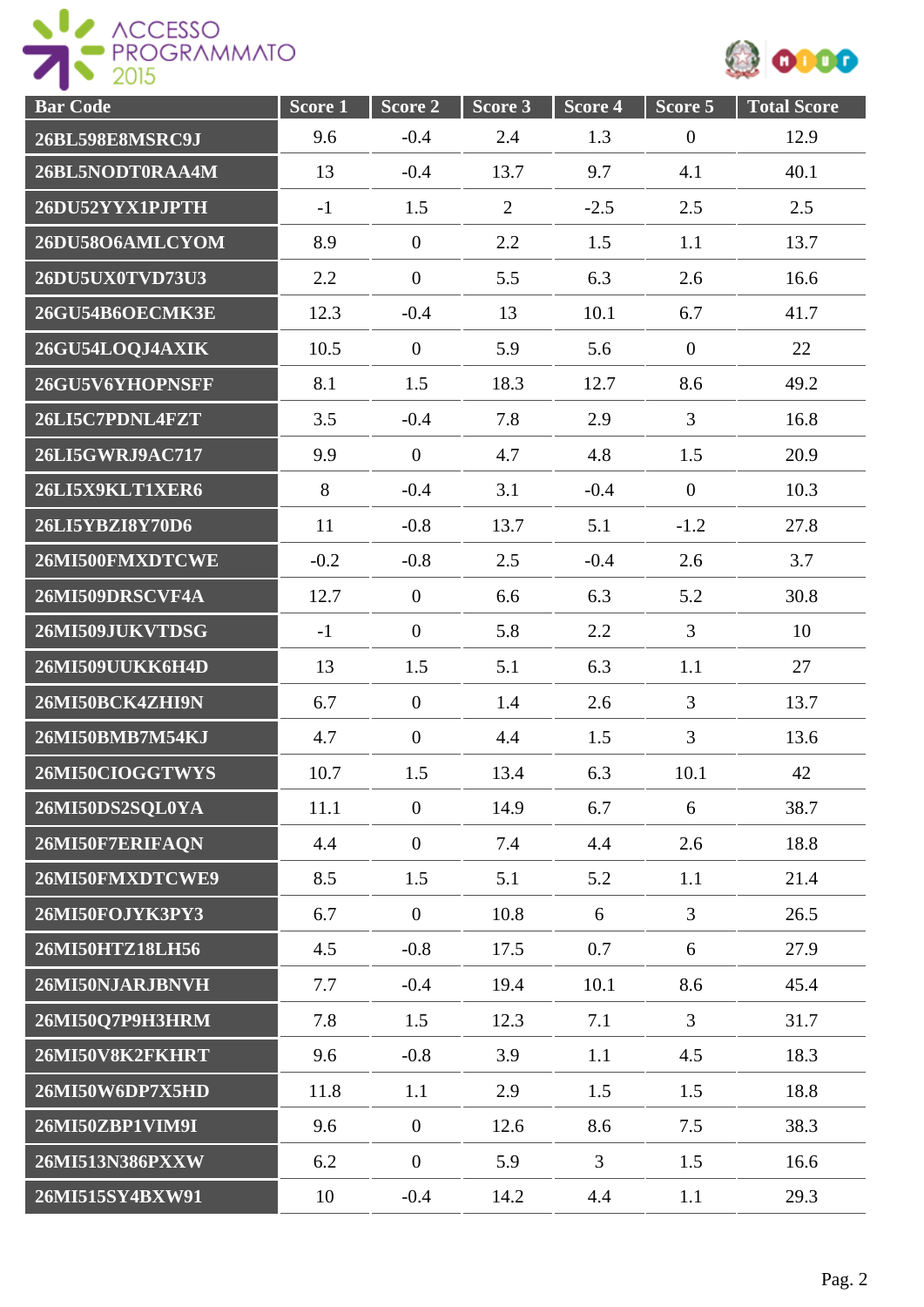

| <b>Bar</b> Code        | Score <sub>1</sub> | Score 2          | Score 3 | Score 4        | Score 5          | <b>Total Score</b> |
|------------------------|--------------------|------------------|---------|----------------|------------------|--------------------|
| 26MI5163L23CW9I        | 9.6                | $\boldsymbol{0}$ | 11.5    | 6.7            | $\boldsymbol{0}$ | 27.8               |
| 26MI516FLD3ZZY2        | $\overline{4}$     | $-0.4$           | 2.3     | $-0.6$         | 3.7              | 9                  |
| 26MI516TNTBYMZ2        | 9.2                | $-0.4$           | 11.9    | 3.3            | 4.1              | 28.1               |
| 26MI517P0ZBP1VI        | 3.6                | $-0.4$           | 13      | 2.2            | 0.7              | 19.1               |
| 26MI517ZIPQOSAG        | 5.8                | $\boldsymbol{0}$ | 5.4     | 5.9            | 3                | 20.1               |
| 26MI518LH56QWBT        | 13                 | $-0.4$           | 6.3     | 1.5            | 4.5              | 24.9               |
| 26MI518VGIZFJV3        | 5.9                | 1.5              | 16.8    | 4.8            | 1.1              | 30.1               |
| 26MI518ZIEFDH6U        | 0.7                | $-0.4$           | 8.1     | 4.8            | 6.7              | 19.9               |
| 26MI51B0DS2SQL0        | 9.2                | $\boldsymbol{0}$ | 1.3     | 6.7            | 2.6              | 19.8               |
| 26MI51B2F88XM8K        | 16.8               | $\boldsymbol{0}$ | 14.1    | 4.4            | 4.5              | 39.8               |
| 26MI51BZ3X8MM9J        | 1.4                | $\boldsymbol{0}$ | 6.6     | 4.4            | 4.5              | 16.9               |
| 26MI51CWQMWFXNV        | 5.1                | $-0.8$           | 0.3     | $-0.1$         | 5.2              | 9.7                |
| 26MI51DV85MY6QM        | 5.1                | 1.5              | 17.9    | 7.1            | $\boldsymbol{0}$ | 31.6               |
| 26MI51HGTLNG1I7        | 12.3               | 1.1              | 3.7     | $\overline{0}$ | $\overline{3}$   | 20.1               |
| 26MI51N6S163JW2        | 16                 | $\boldsymbol{0}$ | 10.7    | 2.9            | 3                | 32.6               |
| 26MI51TCJKIM6AZ        | 7.4                | 1.5              | 9.6     | $\overline{0}$ | $\boldsymbol{0}$ | 18.5               |
| 26MI520V8KFKHQ4        | 16.4               | $-0.4$           | 11.6    | 10.1           | 4.5              | 42.2               |
| 26MI5248M8AKI1C        | 6.6                | $\boldsymbol{0}$ | 7.3     | 14.6           | 6.7              | 35.2               |
| 26MI524E22FC5UU        | 8.1                | $\boldsymbol{0}$ | 17.9    | 11.6           | 1.4              | 39                 |
| 26MI524E25A0PPC        | $-0.2$             | $-0.8$           | 6.9     | 1.8            | 3.3              | 11                 |
| 26MI52570ERKZ1B        | 9.2                | $\overline{0}$   | 3.2     | 1.5            | $\overline{3}$   | 16.9               |
| 26MI52792G4NL3D        | 2.5                | $-0.4$           | 11.2    | 0.7            | $-0.4$           | 13.6               |
| 26MI529VGIZGKVS        | 5.6                | $\overline{0}$   | 13      | 4.8            | 1.5              | 24.9               |
| 26MI52A3F8AFCL0        | 11.4               | $-0.4$           | 14.9    | 4.4            | 6                | 36.3               |
| 26MI52G4NL3D5I0        | 8.8                | 1.1              | 5.4     | 3.3            | 0.3              | 18.9               |
| <b>26MI52I0F7ERIFA</b> | 0.3                | $\mathbf{0}$     | 11.5    | 4.1            | 2.6              | 18.5               |
| 26MI52JMYVHST0Q        | 4.7                | $\overline{0}$   | 2.1     | $-0.5$         | 1.5              | 7.8                |
| 26MI52K1B2F88XM        | $-0.9$             | $-0.4$           | 7.4     | 1.8            | 6                | 13.9               |
| 26MI52Z9GS08KG4        | 17.5               | $-0.4$           | 13.4    | 2.9            | 2.2              | 35.6               |
| 26MI530HTZ18LH5        | 5.1                | $\overline{0}$   | 8.8     | 7.4            | $\boldsymbol{0}$ | 21.3               |
| 26MI531DV85MY6Q        | $-1.9$             | 1.1              | $-1.5$  | $-1.6$         | $-0.1$           | $-4$               |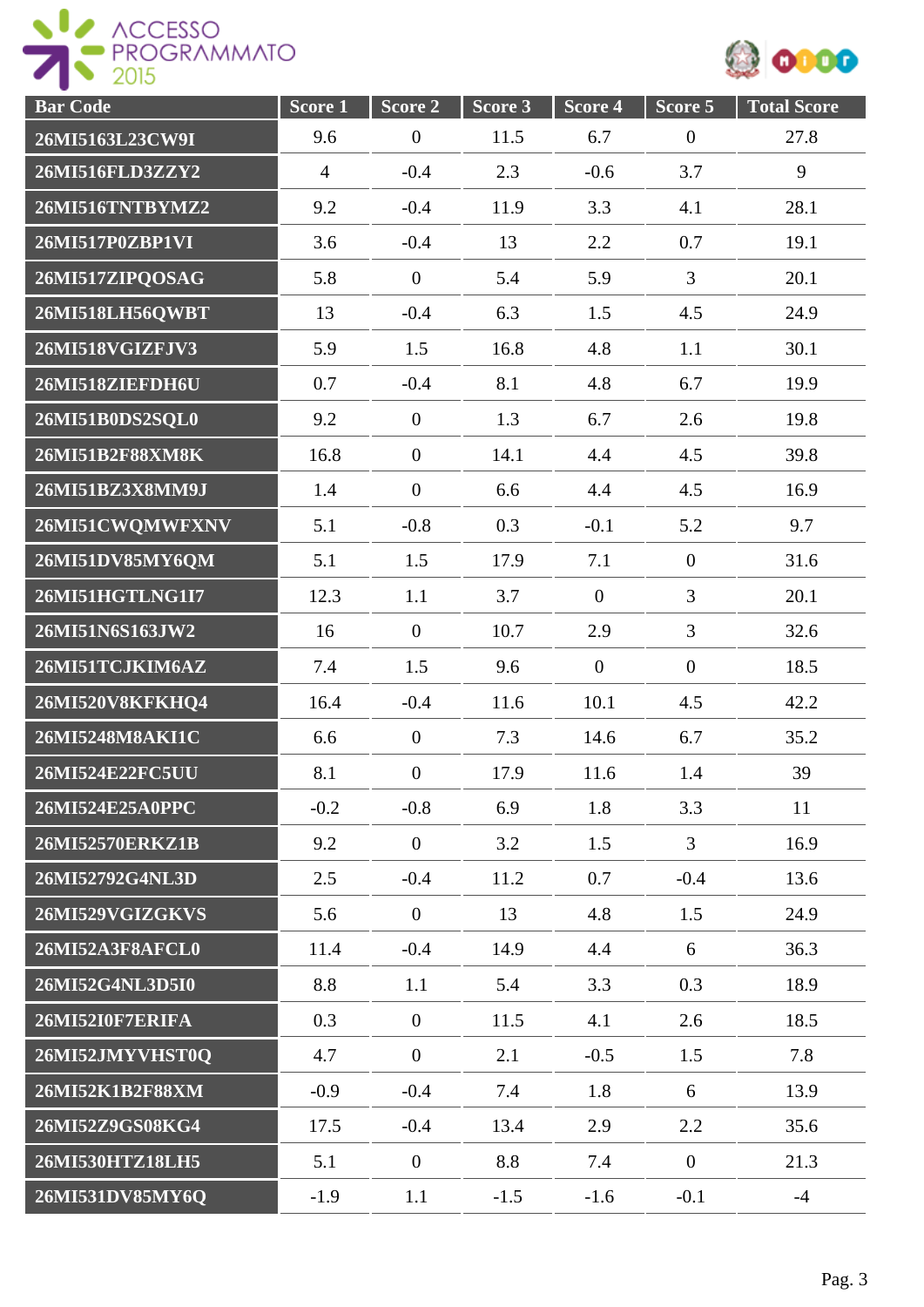

| <b>Bar Code</b> | Score 1        | Score 2          | Score 3 | Score 4          | Score 5          | <b>Total Score</b> |
|-----------------|----------------|------------------|---------|------------------|------------------|--------------------|
| 26MI532792G4NL3 | 8              | $-0.8$           | 6.6     | $\boldsymbol{0}$ | $\boldsymbol{0}$ | 13.8               |
| 26MI536O1Q61SCJ | 4.8            | $-0.4$           | 8.1     | 10.5             | 2.6              | 25.6               |
| 26MI538HOF62215 | 6.9            | 1.1              | 5.4     | 2.1              | $-0.1$           | 15.4               |
| 26MI53AGUVFZJ7D | 17.9           | $\boldsymbol{0}$ | 8.5     | $-0.5$           | 6.7              | 32.6               |
| 26MI53BXBLGVH0M | 10.3           | $\boldsymbol{0}$ | 3.5     | 4.8              | 2.9              | 21.5               |
| 26MI53CW9IZ1KSS | 8.8            | $\boldsymbol{0}$ | 4.7     | $\overline{0}$   | 4.5              | 18                 |
| 26MI53D0A0CRR1W | 5.9            | $-0.4$           | 17.5    | 10.1             | 1.1              | 34.2               |
| 26MI53D5I00FMXD | 9.6            | $\boldsymbol{0}$ | 18.3    | 5.2              | 2.2              | 35.3               |
| 26MI53F8AFCL0BC | 13.8           | $\boldsymbol{0}$ | 13      | 10.8             | 4.5              | 42.1               |
| 26MI53HRM1N6S16 | 15.3           | $-0.8$           | 11.5    | $\mathbf{1}$     | 7.5              | 34.5               |
| 26MI53JMOI29VGI | 8.1            | $\overline{0}$   | 11.5    | 1.1              | 3                | 23.7               |
| 26MI53JW23OJ89T | 2.5            | $\boldsymbol{0}$ | 11.1    | 11.2             | 3                | 27.8               |
| 26MI53N386PXXW0 | 0.7            | $\boldsymbol{0}$ | 8.5     | 4.8              | 3.7              | 17.7               |
| 26MI53O3RU64ZN5 | 10.7           | $\boldsymbol{0}$ | 13.4    | 7.4              | 1.5              | 33                 |
| 26MI53OJ89TYEVR | 5.8            | $-0.4$           | 3.2     | 2.5              | 3                | 14.1               |
| 26MI53PY30HTZ18 | 7.4            | $\boldsymbol{0}$ | 2.9     | $\boldsymbol{0}$ | 2.6              | 12.9               |
| 26MI53X8MM9J6G5 | 3.6            | $-0.4$           | 6.9     | $-0.4$           | 1.5              | 11.2               |
| 26MI53XAYHF7X6Z | 3.6            | $-0.4$           | 5.4     | 3.3              | 0.3              | 12.2               |
| 26MI53ZZY2QKQUI | $\overline{7}$ | $\boldsymbol{0}$ | 11.5    | 4.1              | 2.6              | 25.2               |
| 26MI54147LCAKH0 | 1.2            | $\boldsymbol{0}$ | 2.4     | 4.1              | 3.7              | 11.4               |
| 26MI545GHP9TANC | 7.7            | $-0.8$           | 1.8     | 1.1              | $-0.4$           | 9.4                |
| 26MI548M8AKI1CW | 3.9            | 1.5              | 9.9     | 6.7              | $-2$             | 20                 |
| 26MI549IPG62316 | 6.2            | $\overline{0}$   | 0.9     | $-1.2$           | 2.2              | 8.1                |
| 26MI54BEGUB0NJA | 20.2           | $\overline{0}$   | 16.8    | 5.9              | 5.6              | 48.5               |
| 26MI54C7PDNL3FZ | 5.4            | 1.1              | 6.2     | 1.7              | 7.1              | 21.5               |
| 26MI54CASFOTPZP | 5.4            | $\overline{0}$   | 12.2    | 2.9              | $\overline{3}$   | 23.5               |
| 26MI54E1B0DS2SQ | 9.3            | $\overline{0}$   | 7.8     | 1.1              | $\overline{0}$   | 18.2               |
| 26MI54H32792G4N | 4.6            | $-0.4$           | 5.4     | $-2$             | 4.1              | 11.7               |
| 26MI54L9UL2UMX6 | 3.7            | $\boldsymbol{0}$ | 13.4    | 1.7              | 4.5              | 23.3               |
| 26MI54NL3D5I00F | 17.5           | $\overline{3}$   | 17.9    | 3.7              | $\boldsymbol{0}$ | 42.1               |
| 26MI54UUGRNQ553 | 4.7            | $-0.8$           | 5.8     | 3                | 0.7              | 13.4               |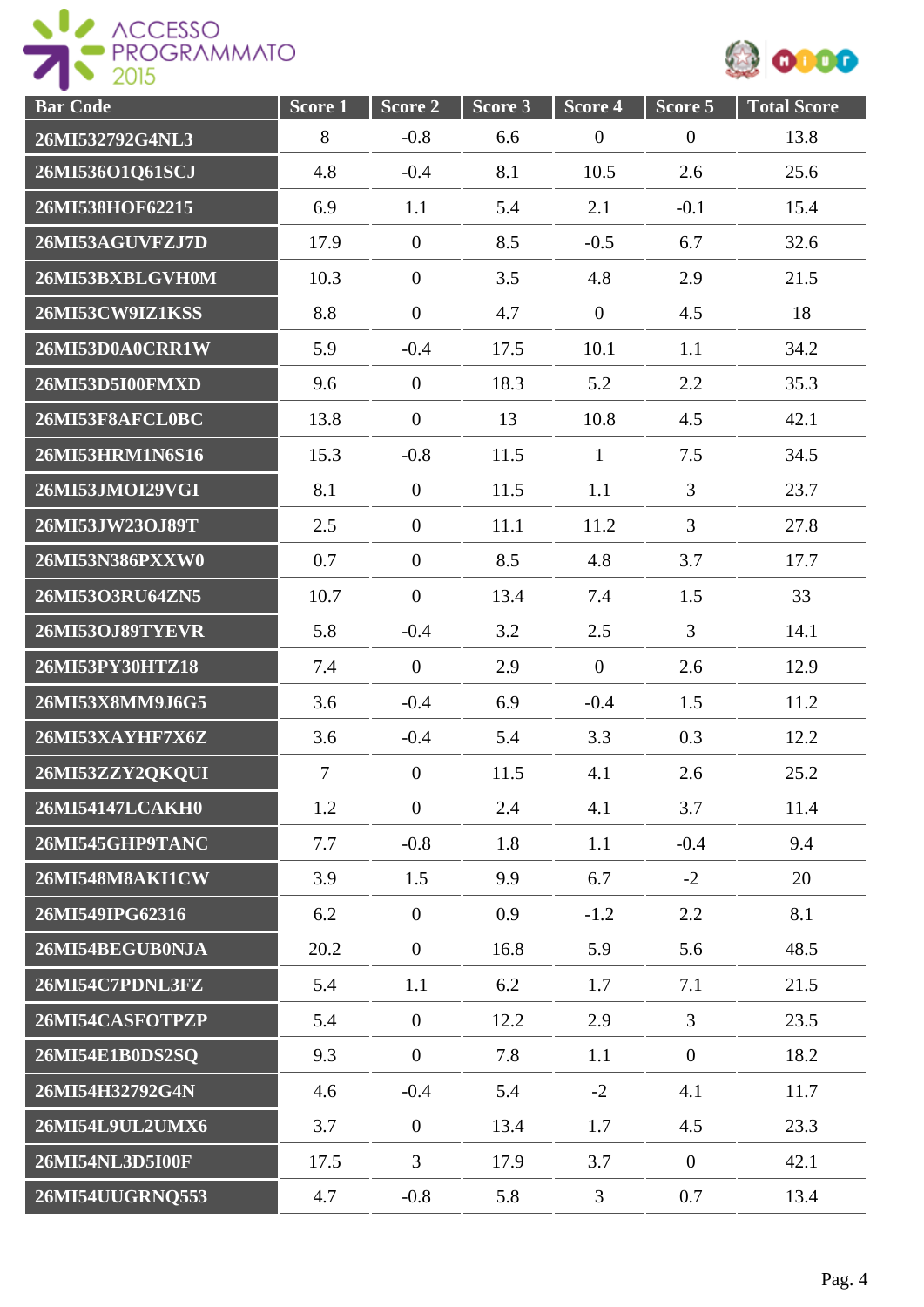

| <b>Bar Code</b>        | $Score\overline{1}$ | Score 2          | Score 3         | Score 4 | Score 5          | <b>Total Score</b> |
|------------------------|---------------------|------------------|-----------------|---------|------------------|--------------------|
| 26MI54XBZH8Y70D        | 5.1                 | 1.5              | 12.6            | 4.8     | 1.8              | 25.8               |
| 26MI54ZHI9NUL88        | 1.4                 | $-0.4$           | 14.5            | 2.9     | 7.1              | 25.5               |
| 26MI553YMINJT78        | $\boldsymbol{0}$    | $\boldsymbol{0}$ | 5.5             | 2.5     | 1.1              | 9.1                |
| 26MI55649LQWEPP        | 6.2                 | $\boldsymbol{0}$ | 12.7            | 10.5    | 4.5              | 33.9               |
| 26MI556FBZL1A4N        | 11.1                | 1.5              | 7.4             | 2.2     | 4.5              | 26.7               |
| 26MI556QWBTPPOS        | 2.2                 | $-0.4$           | 11.5            | 2.6     | $\boldsymbol{0}$ | 15.9               |
| 26MI55GHP9TANCS        | 3.5                 | $\overline{0}$   | 14.6            | 1.1     | 3.7              | 22.9               |
| 26MI55GHPXTAN3C        | 8.1                 | $\overline{0}$   | $5\overline{)}$ | 7.4     | 4.5              | 25                 |
| 26MI55IXCX72A3F        | 3.6                 | $-0.4$           | 8.5             | 2.2     | 4.1              | 18                 |
| 26MI55JNKUX9KLT        | 8.4                 | 1.1              | 10.8            | 11.6    | 5.2              | 37.1               |
| 26MI55KJXORK4L9        | 11.8                | $-0.4$           | 6.9             | 5.2     | 3.3              | 26.8               |
| 26MI55MPRK5AYJL        | 12.6                | $\overline{0}$   | 10.7            | 7.1     | $-0.4$           | 30                 |
| 26MI55MY6QMWAGY        | 6.9                 | $-0.8$           | 13.4            | 4.8     | 3                | 27.3               |
| 26MI55RS9QU52OZ        | 2.1                 | $-0.4$           | 15.6            | 7.8     | 1.5              | 26.6               |
| 26MI55TR2Y14J9H        | 10                  | $\boldsymbol{0}$ | 14.2            | 7.5     | 1.5              | 33.2               |
| 26MI55VJ6HS3O3R        | 7.4                 | $\boldsymbol{0}$ | 16.4            | 9.7     | 4.5              | 38                 |
| 26MI55WFNNMQ9E3        | 8.9                 | $\boldsymbol{0}$ | 5.8             | 7.4     | 1.8              | 23.9               |
| 26MI5606OYAOUHE        | 2.2                 | $\overline{0}$   | 6.1             | 3.2     | 1.1              | 12.6               |
| 26MI561AQ8LQNXZ        | $-0.4$              | $-0.8$           | 11.8            | 6.6     | 2.9              | 20.1               |
| 26MI562316TNTBY        | 15.2                | $\boldsymbol{0}$ | 6.7             | 2.2     | 1.5              | 25.6               |
| 26MI562KLAQXO91        | 7.3                 | 1.1              | 3.2             | $-0.1$  | 1.1              | 12.6               |
| 26MI564ZN5JNKUX        | 9.9                 | 1.1              | $-0.4$          | 1.8     | 1.8              | 14.2               |
| 26MI56A9SZ0Y3FK        | 0.2                 | $\overline{0}$   | 3.5             | 0.3     | 1.1              | 5.1                |
| 26MI56DJXYAI1LG        | 13.8                | 1.5              | 17.9            | 9       | $\mathbf{0}$     | 42.2               |
| <b>26MI56DP7X5HD13</b> | $\overline{7}$      | $\overline{0}$   | 9.6             | 12      | $\overline{3}$   | 31.6               |
| 26MI56G8CL33IP0        | 11.6                | $\boldsymbol{0}$ | 8.5             | 1.1     | 1.5              | 22.7               |
| 26MI56GWRI9C717        | 5.5                 | $\boldsymbol{0}$ | 18.7            | 8.2     | 1.5              | 33.9               |
| 26MI56H163L23CW        | 3.9                 | $\boldsymbol{0}$ | 11.1            | 4.1     | $\overline{0}$   | 19.1               |
| 26MI56HS3O3RU64        | 7.1                 | $\boldsymbol{0}$ | 12.6            | 1.1     | 4.5              | 25.3               |
| 26MI56IDIFO2EFN        | 10.4                | $\boldsymbol{0}$ | 6.2             | 7.1     | 1.1              | 24.8               |
| 26MI56Q6A9SZ0Y3        | 9.3                 | $-0.4$           | 21.7            | 10.1    | 10.5             | 51.2               |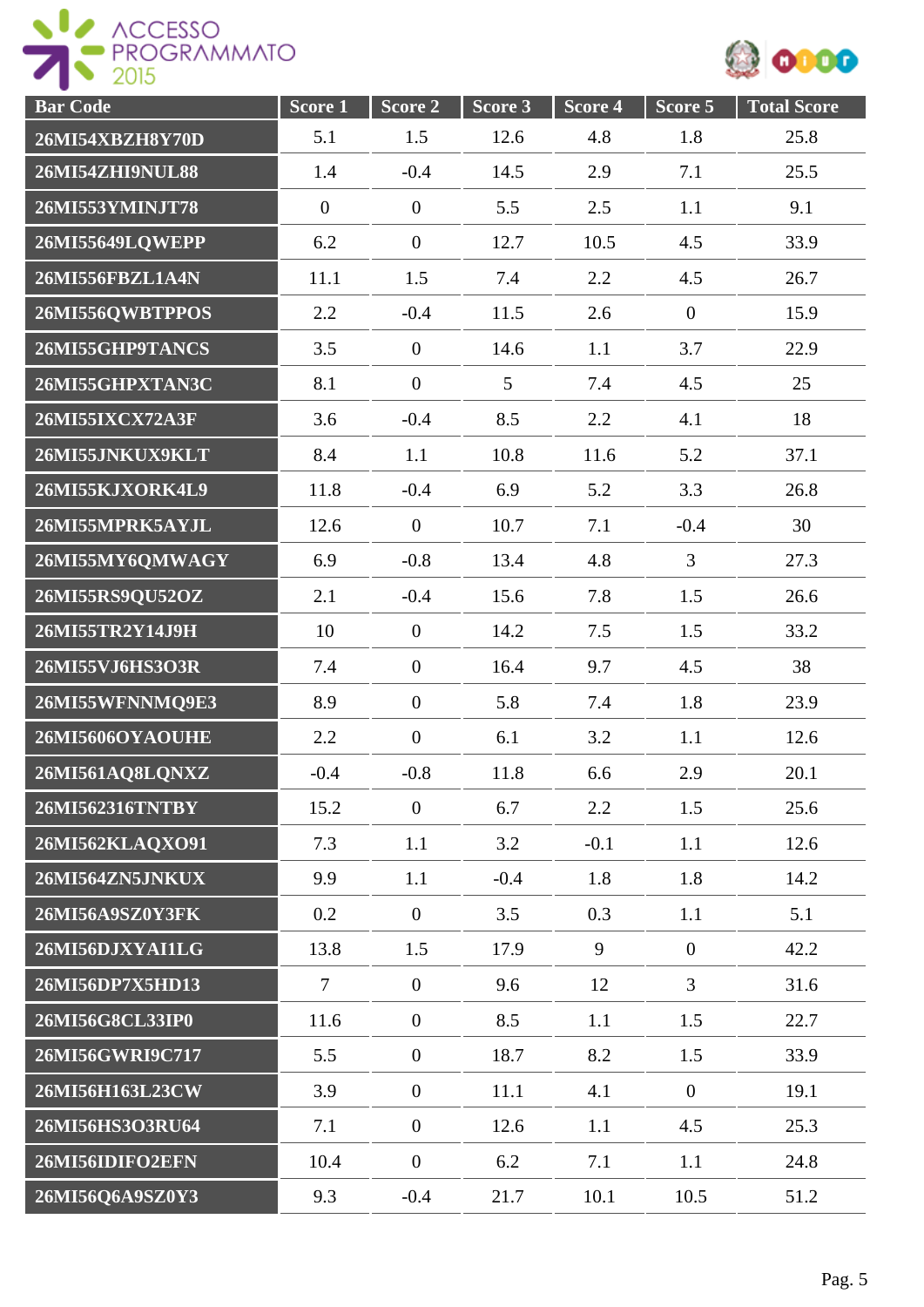



| <b>Bar Code</b>        | Score 1        | Score 2          | Score <sub>3</sub> | Score 4          | Score 5      | <b>Total Score</b> |
|------------------------|----------------|------------------|--------------------|------------------|--------------|--------------------|
| 26MI56QWBTPPOSG        | $-0.7$         | $-0.8$           | 5                  | 2.2              | 4.1          | 9.8                |
| 26MI56RHYQJU3OO        | 9.5            | $-0.4$           | $\overline{2}$     | 1.4              | 5.2          | 17.7               |
| 26MI56S163JW23O        | 2.2            | $-0.4$           | 11.1               | 4.4              | 1.1          | 18.4               |
| 26MI570D55VJ6HS        | 7.3            | $\boldsymbol{0}$ | 3.9                | 3.7              | 8.2          | 23.1               |
| 26MI5717P0ZBP1V        | 7.4            | $\boldsymbol{0}$ | 5.8                | 4.1              | $-0.4$       | 16.9               |
| 26MI5722RREOLN2        | 8.6            | 1.1              | $-1$               | 1.8              | 2.6          | 13.1               |
| 26MI572A3F8AFCL        | 2.8            | $\boldsymbol{0}$ | 5.5                | 1.8              | 4.5          | 14.6               |
| 26MI5792G4NL3D5        | 13             | $-0.4$           | 14.1               | 4.4              | 6            | 37.1               |
| 26MI57CUKR7OQQV        | 3.6            | $\theta$         | 15.3               | 3.3              | 1.5          | 23.7               |
| 26MI57D49IPG623        | 0.5            | $-0.4$           | 6.6                | $-0.1$           | $-0.4$       | 6.2                |
| 26MI57E0FOJYK3P        | 8              | 1.1              | 1.6                | $-0.2$           | 3.3          | 13.8               |
| 26MI57ERIFAQN6H        | 1.6            | $-0.4$           | 2.8                | 0.7              | 2.2          | 6.9                |
| 26MI57J65B5J7PO        | 17.2           | $\mathbf{0}$     | $-0.9$             | $\overline{0}$   | $\mathbf{0}$ | 16.3               |
| 26MI57LSJ95548W        | 13             | 1.5              | 18.7               | 11.2             | 8.6          | 53                 |
| 26MI57O4N7E0FOJ        | 2.5            | $\boldsymbol{0}$ | 10.7               | 6.3              | 4.1          | 23.6               |
| 26MI57P9H3HRM1N        | 10             | $\boldsymbol{0}$ | 5.1                | $\boldsymbol{0}$ | 1.5          | 16.6               |
| 26MI58320              | 3.1            | $\boldsymbol{0}$ | $-4.1$             | 3.3              | $-0.1$       | 2.2                |
| 26MI585MY6QMWAG        | 1.6            | $\boldsymbol{0}$ | 10.7               | 1.5              | 4.5          | 18.3               |
| 26MI586PLMKPCIO        | $\overline{4}$ | $\boldsymbol{0}$ | 13.7               | 7.8              | 8.2          | 33.7               |
| 26MI588XM8KU6R5        | 1.6            | $-0.4$           | 3.9                | $-2$             | 0.3          | 3.4                |
| 26MI58AFCL0BCK4        | 13.4           | $-0.4$           | 8.1                | 7.8              | 2.6          | 31.5               |
| 26MI58AKI1CTMJT        | 1.6            | $-0.4$           | 2.8                | $-0.4$           | 1.1          | 4.7                |
| <b>26MI58C8XCVUA24</b> | 16.4           | $-0.4$           | $-0.8$             | 1.5              | 12           | 28.7               |
| 26MI58KU6R5UXB9        | 4.4            | $-0.4$           | 21.7               | 8.2              | 10.1         | 44                 |
| 26MI58M8AKI1CWQ        | 0.1            | $\mathbf{0}$     | 10.4               | 7.4              | $\mathbf{0}$ | 17.9               |
| 26MI58MM9J6G5IX        | $-1$           | $\mathbf{0}$     | 4.2                | $-2.8$           | 2.2          | 2.6                |
| <b>26MI58XCVUA248M</b> | 6.7            | $-0.4$           | 18.7               | 12               | 1.1          | 38.1               |
| 26MI58ZIEFDH6U4        | 11.4           | 1.5              | 15.6               | 10.4             | 8.6          | 47.5               |
| 26MI592G4NL3D5I        | 5.1            | $-0.4$           | 1.7                | 3.7              | 2.6          | 12.7               |
| 26MI594CASFOTPZ        | 6.5            | $-0.8$           | 3.5                | 0.2              | 1.8          | 11.2               |
| 26MI594S22BDR4Y        | 13.4           | $-0.4$           | 13.8               | 3                | 2.6          | 32.4               |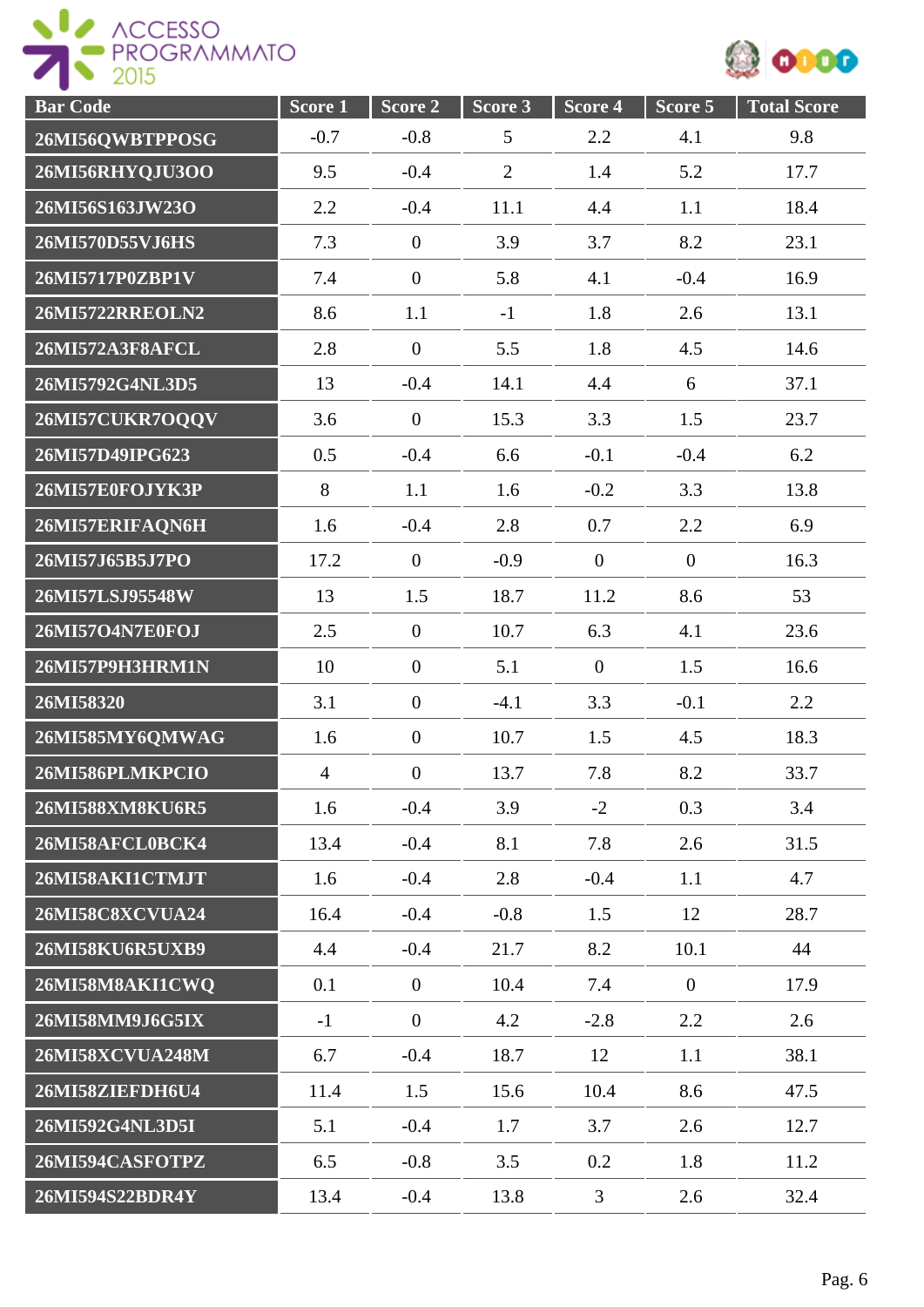

| <b>Bar Code</b>        | Score 1        | Score 2          | Score 3        | Score 4        | Score 5        | <b>Total Score</b> |
|------------------------|----------------|------------------|----------------|----------------|----------------|--------------------|
| 26MI598LYSE68I6        | 11.9           | $-0.8$           | 0.2            | 3.7            | 2.6            | 17.6               |
| 26MI59E3JMOI29V        | 4.1            | $\overline{0}$   | 12.3           | 5.6            | 6              | 28                 |
| 26MI59GJLEZ5SDF        | 12.2           | $-0.8$           | 2.4            | 6.3            | 1.5            | 21.6               |
| 26MI59GS08KG46Q        | 1.3            | $-0.4$           | 3.9            | $-1.2$         | $\overline{3}$ | 6.6                |
| 26MI59IZ1KSSRVJ        | 4.2            | $\overline{0}$   | 11.9           | 3.7            | 2.2            | 22                 |
| 26MI59J6G5IXCX7        | 8.5            | $\overline{0}$   | 5.2            | $-0.4$         | 3              | 16.3               |
| 26MI59JUKVTDSGK        | 1.6            | $-0.4$           | 5.4            | 2.9            | 1.1            | 10.6               |
| 26MI59KLT1WER6G        | 13             | 1.5              | 15.3           | 6.7            | 2.6            | 39.1               |
| 26MI59NUL887Y4H        | 7.7            | $-0.4$           | $-0.6$         | $-1.2$         | 3.7            | 9.2                |
| 26MI59R4CT94VEM        | 19.8           | 1.1              | 2.7            | 1.1            | $\overline{3}$ | 27.7               |
| 26MI59UL2UMX6SS        | 3.2            | $\overline{0}$   | 18.7           | 9.3            | 1.1            | 32.3               |
| 26MI59VGIZGKVSE        | 12.3           | $\overline{0}$   | 2.9            | $\overline{0}$ | 2.2            | 17.4               |
| 26MI5A2JWGL18ZI        | $\mathbf{1}$   | $-0.4$           | 5              | 6.3            | 4.5            | 16.4               |
| 26MI5A3AGUVFZJ7        | $\overline{4}$ | $-0.4$           | 15.7           | 8.6            | 0.7            | 28.6               |
| 26MI5A3F8AFCL0B        | 8.5            | 1.1              | 9.6            | 6.7            | 3.7            | 29.6               |
| 26MI5AEZENIXVP9        | 3.1            | $-0.8$           | 4.6            | 4.4            | 5.2            | 16.5               |
| 26MI5AFCL0BCK4Z        | 11.6           | $\overline{0}$   | 6.3            | $\overline{3}$ | 4.5            | 25.4               |
| 26MI5AG5MPRK5AY        | 5.8            | 1.5              | 11.8           | $-1.2$         | $-0.8$         | 17.1               |
| 26MI5AKI1CWQMWF        | 7.2            | $-0.8$           | 3.5            | $\mathbf{1}$   | 1.1            | 12                 |
| 26MI5AQ8LQNXZMN        | 6.2            | $-0.8$           | 1.3            | $-0.8$         | 2.6            | 8.5                |
| 26MI5ARJBNVHH2I        | 13.4           | $\overline{0}$   | 19.4           | 8.6            | 9              | 50.4               |
| 26MI5ASFOTPZPQY        | $-2.6$         | $-0.4$           | $\overline{4}$ | $-0.4$         | 4.5            | 5.1                |
| 26MI5AYHF7X6ZC5        | $-0.2$         | $\boldsymbol{0}$ | 5.9            | 12             | $\overline{3}$ | 20.7               |
| <b>26MI5B606OYAOUH</b> | 2.5            | $-0.4$           | 4.7            | $-0.4$         | 1.5            | 7.9                |
| 26MI5B8BP1C8TPY        | 7.4            | $\overline{0}$   | 9.6            | 7.4            | 2.6            | 27                 |
| 26MI5BC38HOF622        | 6.7            | $\overline{0}$   | 5.5            | 2.6            | 1.5            | 16.3               |
| 26MI5BCK4ZHI9NU        | 0.1            | $\mathbf{0}$     | 1.4            | 3.7            | 1.5            | 6.7                |
| 26MI5BEGUB0NJAR        | 6.3            | $-0.4$           | $\overline{4}$ | 6.7            | 7.5            | 24.1               |
| 26MI5BM77NU4K1J        | 12.6           | $-0.4$           | 8.8            | $-0.9$         | 2.2            | 22.3               |
| 26MI5BMB7M54KJB        | 5.3            | 1.1              | 0.4            | 2.8            | 0.6            | 10.2               |
| <b>26MI5BNVHH2I0F7</b> | 10.3           | $\boldsymbol{0}$ | 10             | 1.4            | 2.2            | 23.9               |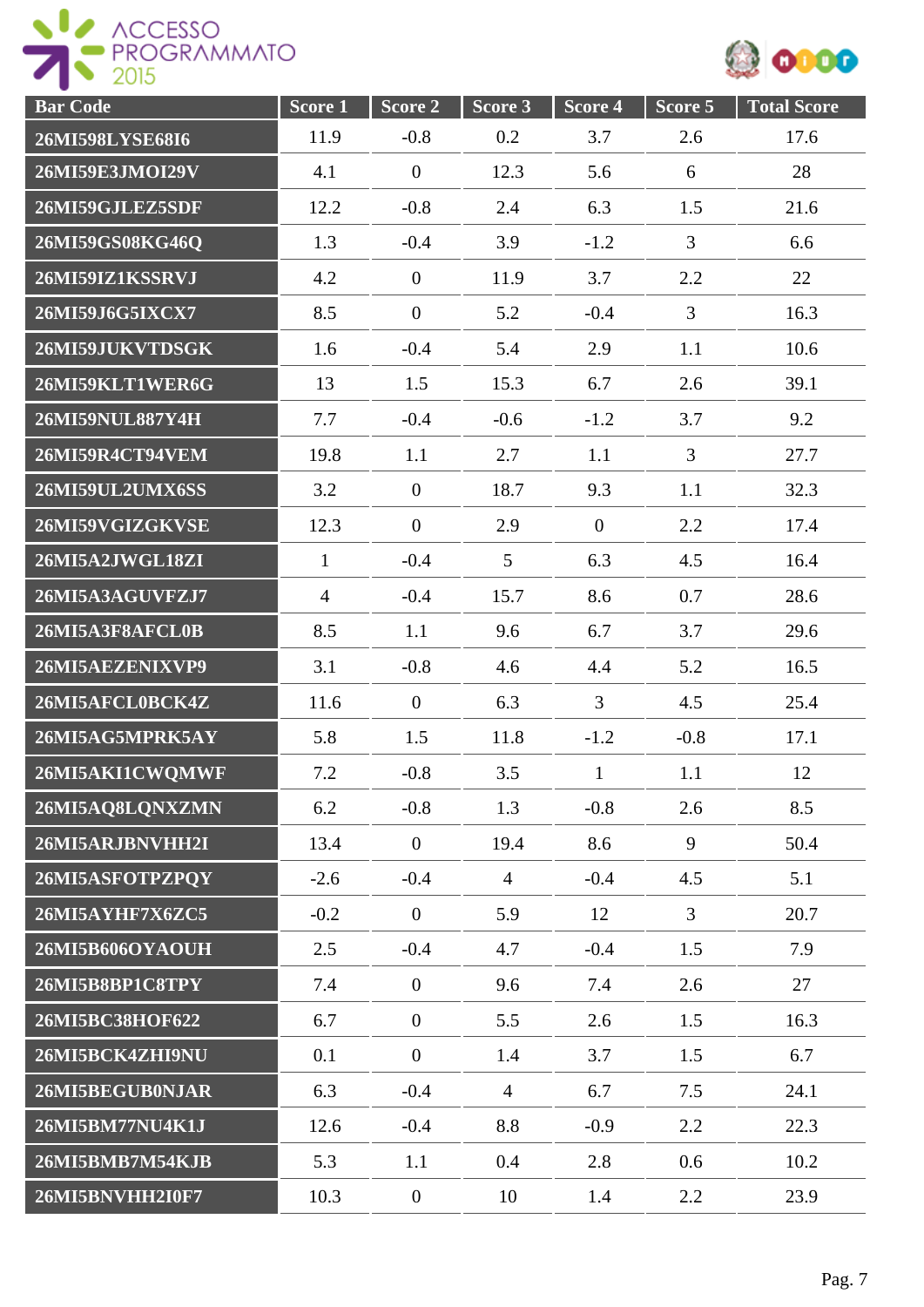

| <b>Bar Code</b>        | Score 1 | Score 2          | Score 3 | Score 4        | Score 5        | <b>Total Score</b> |
|------------------------|---------|------------------|---------|----------------|----------------|--------------------|
| 26MI5BP1VIM9IQ8        | 1.6     | 1.5              | 8.8     | 3.6            | 4.1            | 19.6               |
| 26MI5BTPPOSGLR5        | $-0.4$  | $\overline{0}$   | 8.4     | 4.4            | 6.7            | 19.1               |
| 26MI5BV0X79FWY5        | 3.7     | $\boldsymbol{0}$ | 3.5     | 2.2            | $-1.6$         | 7.8                |
| 26MI5BVRA06FLD3        | 2.9     | $\boldsymbol{0}$ | 7.8     | 2.6            | 7.5            | 20.8               |
| 26MI5BWBKFUSM60        | 5.4     | 1.1              | 1.3     | 2.5            | $\mathbf{0}$   | 10.3               |
| 26MI5BZ3X8MM9J6        | 2.1     | $\overline{0}$   | 8.9     | 2.6            | 4.1            | 17.7               |
| 26MI5BZH8Y70D55        | 2.5     | $-0.4$           | 1.5     | $-1.3$         | $-0.4$         | 1.9                |
| 26MI5C54UUGRNQ5        | 11.9    | $\overline{0}$   | 5.4     | 3.3            | $\overline{3}$ | 23.6               |
| 26MI5C717P0ZBP1        | 2.8     | $\overline{0}$   | 6.9     | 4.8            | 5.2            | 19.7               |
| <b>26MI5C8XCVUA248</b> | 14.9    | $\overline{0}$   | 17.9    | 8.2            | 0.7            | 41.7               |
| 26MI5CASFOTPZPQ        | 3.2     | $\overline{0}$   | 6.5     | $\overline{4}$ | 4.1            | 17.8               |
| 26MI5CBORUN7D1M        | 5.5     | $-0.4$           | 7.3     | 0.3            | 3.7            | 16.4               |
| 26MI5CCBF94S22B        | 2.9     | $\boldsymbol{0}$ | 14.5    | 6.7            | 6              | 30.1               |
| 26MI5CIOGGTWYSI        | 3.4     | 1.5              | $-3.7$  | $\mathbf{0}$   | $-2$           | $-0.8$             |
| 26MI5CL0BCK4ZHI        | $-2.3$  | $-0.8$           | $-1.1$  | $-2.9$         | 0.6            | $-6.5$             |
| 26MI5CVF4A16FLD        | 8.9     | $\overline{0}$   | 2.8     | 3.7            | 4.1            | 19.5               |
| <b>26MI5CVUA248M8A</b> | 8.4     | $-0.4$           | 2.8     | 4.8            | 2.2            | 17.8               |
| 26MI5CW9IZ1KSSR        | 10.3    | $-0.8$           | 12.2    | 4.4            | 3.7            | 29.8               |
| 26MI5CWE94CASFO        | 12.6    | $\boldsymbol{0}$ | 17.5    | 1.4            | 1.1            | 32.6               |
| 26MI5CX72A3F8AF        | $-4.1$  | $\overline{0}$   | $-1.6$  | $\mathbf{0}$   | $\overline{0}$ | $-5.7$             |
| 26MI5D23NS86PLM        | 7.3     | 1.5              | 8.8     | 0.7            | 1.1            | 19.4               |
| 26MI5D5I00FMXDT        | 7.6     | $-0.8$           | 8.4     | 1.7            | 0.7            | 17.6               |
| 26MI5DD07AYXAOP        | 4.1     | $\mathbf{0}$     | 13.4    | 2.6            | 1.5            | 21.6               |
| 26MI5DJA1897OTZ        | 12.3    | $-0.8$           | 7.1     | 1.5            | 4.5            | 24.6               |
| 26MI5DPEP87NMAE        | 15.6    | $-0.4$           | 15.6    | 6.6            | 1.5            | 38.9               |
| 26MI5DR4YLPKTE0        | 2.8     | $\mathbf{0}$     | 5       | 1.5            | $-0.4$         | 8.9                |
| 26MI5DSQ9K496BN        | 4.7     | $\mathbf{0}$     | 9.6     | $\overline{4}$ | $\overline{3}$ | 21.3               |
| 26MI5DTY5WFNNMQ        | 19.1    | $-0.4$           | 8.8     | 3.7            | 1.5            | 32.7               |
| 26MI5E0FOJYK3PY        | 10.7    | $-0.4$           | 1.1     | $-0.4$         | 4.5            | 15.5               |
| 26MI5E0O2570E2K        | 9.3     | $\boldsymbol{0}$ | 11.9    | $-0.1$         | 4.5            | 25.6               |
| 26MI5E3JMOI29VG        | 5.4     | 1.1              | 5.1     | $-0.8$         | 4.5            | 15.3               |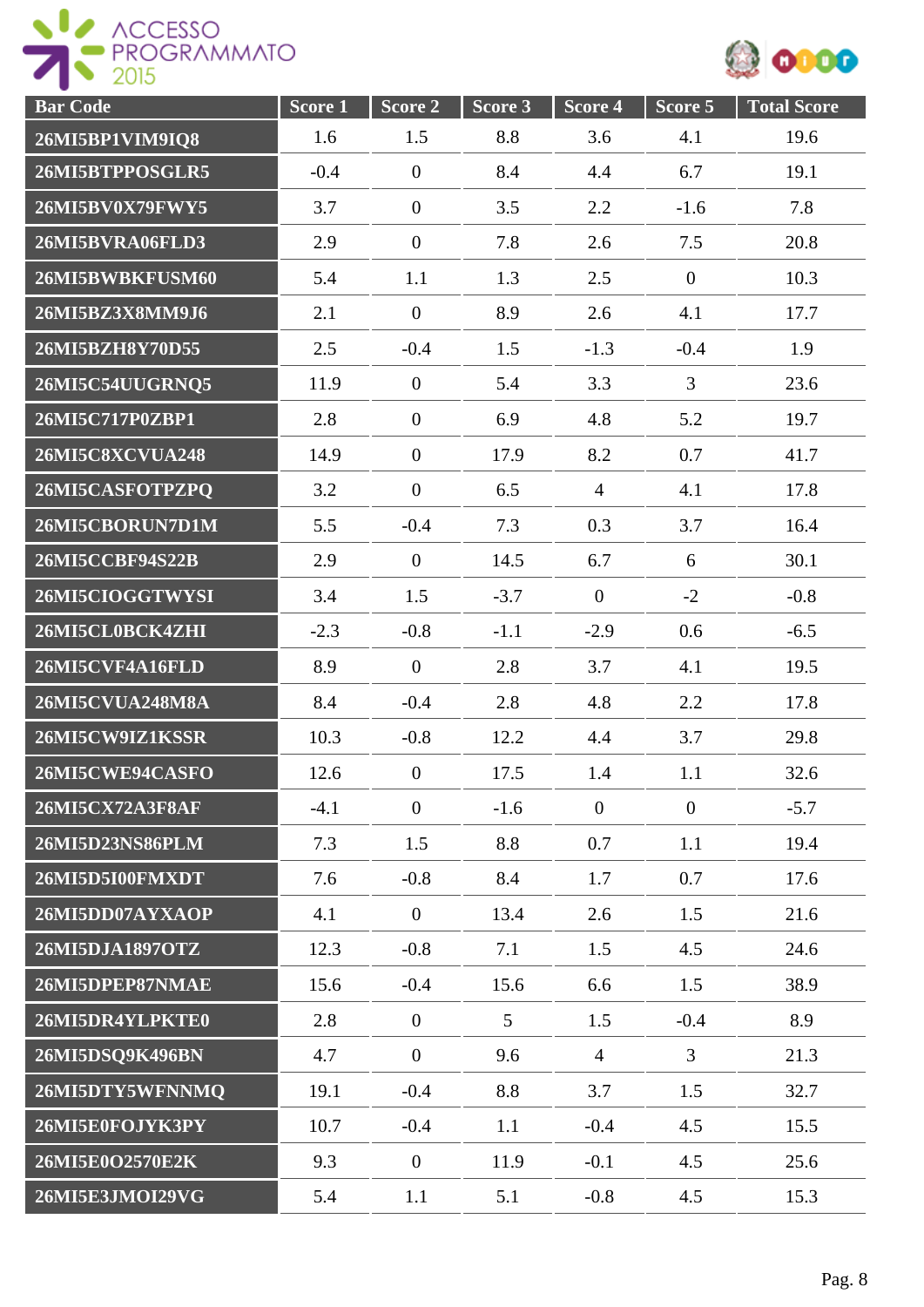



| <b>Bar Code</b>        | Score <sub>1</sub> | Score 2          | Score 3         | Score 4        | Score 5          | <b>Total Score</b> |
|------------------------|--------------------|------------------|-----------------|----------------|------------------|--------------------|
| 26MI5E3QMDUMEQY        | 7.6                | $-0.4$           | 3.6             | 0.3            | 3.7              | 14.8               |
| 26MI5E68I6EN45T        | 8.5                | $-0.4$           | 10              | 7.8            | 5.2              | 31.1               |
| 26MI5E84V4W822R        | 9.1                | 1.1              | 0.9             | 0.7            | 0.3              | 12.1               |
| 26MI5E8TVTX85R2        | 14.5               | $\boldsymbol{0}$ | 13              | 10.8           | 8.2              | 46.5               |
| 26MI5E94CASFOTP        | 16                 | $\boldsymbol{0}$ | 0.6             | $\mathbf{1}$   | $-0.8$           | 16.8               |
| 26MI5EE07BYXAPZ        | 5                  | $\boldsymbol{0}$ | 4.3             | $-0.8$         | 1.1              | 9.6                |
| 26MI5EFDH6U4BEG        | $\overline{2}$     | $-0.4$           | 3.9             | $-0.4$         | 1.5              | 6.6                |
| 26MI5EGUB0NJARJ        | 4.4                | $\boldsymbol{0}$ | 6.2             | 5.6            | 6                | 22.2               |
| 26MI5ELDHPBB7WC        | 4.7                | $\overline{0}$   | 7.7             | $-0.1$         | $\overline{3}$   | 15.3               |
| 26MI5EN45TRQY14        | 1.4                | $-0.4$           | 0.6             | 0.7            | 5.2              | 7.5                |
| 26MI5EPQX7O4N7E        | 10.3               | $\boldsymbol{0}$ | $5\overline{)}$ | $\mathbf{0}$   | 1.5              | 16.8               |
| 26MI5ER6GWRI9C7        | 10.4               | $-0.4$           | 10.4            | $\overline{4}$ | 8.6              | 33                 |
| 26MI5ERIFAQN6H1        | 16                 | $\overline{0}$   | $\overline{4}$  | 2.6            | 5.6              | 28.2               |
| <b>26MI5ERKZ1BZ3X8</b> | 8.4                | $-0.4$           | 4.3             | 0.3            | $-0.8$           | 11.8               |
| 26MI5EXTYU47CUV        | 3.2                | 1.5              | 16              | 5.9            | 7.1              | 33.7               |
| 26MI5EZ5SDFWCGS        | 4.8                | $\overline{0}$   | 8.1             | 8.6            | $\overline{3}$   | 24.5               |
| 26MI5F7ERIFAQN6        | 4.2                | $-0.4$           | 9.9             | $-0.4$         | 1.5              | 14.8               |
| 26MI5F8AFCL0BCK        | 8.1                | $-0.4$           | 4.6             | 4.8            | 4.5              | 21.6               |
| 26MI5FAQN6H163L        | 5                  | $-0.4$           | 7.3             | 2.9            | 2.6              | 17.4               |
| 26MI5FCL0BCK4ZH        | 10.8               | $\boldsymbol{0}$ | 10.7            | 1.8            | $-0.8$           | 22.5               |
| 26MI5FKHRT5GHPX        | 11.8               | $\overline{3}$   | 6.1             | 4.7            | 2.5              | 28.1               |
| 26MI5FKQJJWZ1UL        | 7.8                | 1.5              | $\tau$          | 2.9            | 5.6              | 24.8               |
| 26MI5FNNMQ9E3JM        | 1.7                | $-0.4$           | 7.3             | $\overline{4}$ | 1.5              | 14.1               |
| 26MI5FOJYK3PY30        | 5.7                | $-0.8$           | 0.4             | 0.9            | $-1.3$           | 4.9                |
| 26MI5FW17ZIPQOS        | $-0.3$             | $\overline{0}$   | 3.5             | $-0.1$         | 1.1              | 4.2                |
| 26MI5FYWD4C7PDN        | 11.2               | $\overline{0}$   | 10.7            | 3.7            | $-0.4$           | 25.2               |
| 26MI5FZJ7D49IPG        | 9.2                | $\boldsymbol{0}$ | 3.5             | $\overline{0}$ | 1.5              | 14.2               |
| 26MI5G2EO0LZNR2        | 16.4               | $-0.4$           | 3.9             | 3.3            | 1.1              | 24.3               |
| 26MI5G62316TNTB        | 11.5               | $\overline{0}$   | 10.4            | 7.1            | 2.6              | 31.6               |
| 26MI5GG3D0A0CRR        | 3.1                | $-0.4$           | $-0.3$          | 1.1            | 1.5              | 5                  |
| 26MI5GIZGKVSEPQ        | 4.7                | $\boldsymbol{0}$ | 15.7            | 6.7            | $\boldsymbol{0}$ | 27.1               |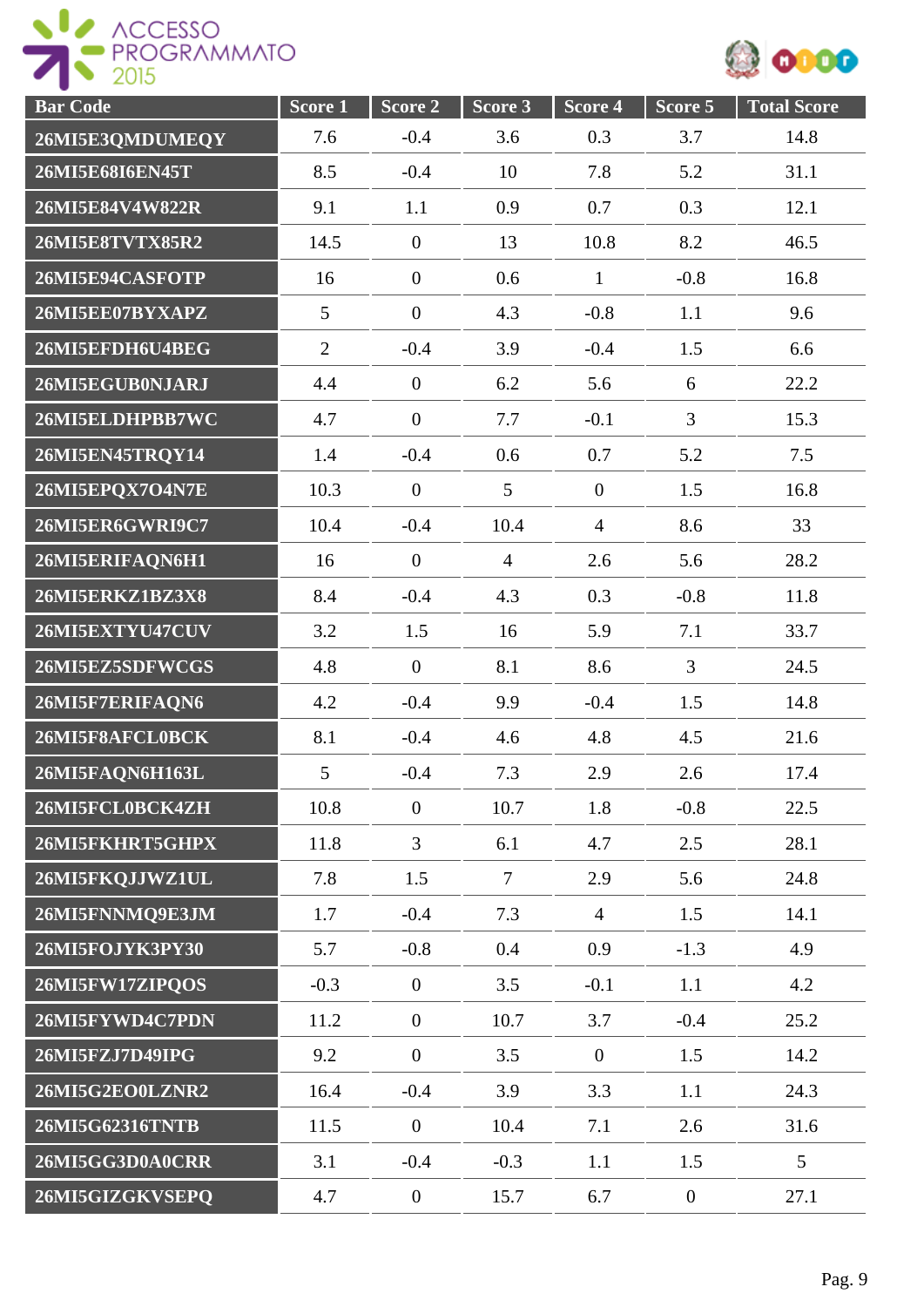ROGESSO



| <b>Bar Code</b> | Score 1        | Score 2          | Score 3        | Score 4        | Score 5          | <b>Total Score</b> |
|-----------------|----------------|------------------|----------------|----------------|------------------|--------------------|
| 26MI5GK5KTO31DV | 10.3           | 1.5              | 6.3            | $\overline{0}$ | 1.5              | 19.6               |
| 26MI5GLR5KJXORK | 10             | $\overline{0}$   | 3.6            | $-0.4$         | 1.5              | 14.7               |
| 26MI5GUVFZJ7D49 | 3.4            | $-0.8$           | $\overline{2}$ | 2.1            | 2.6              | 9.3                |
| 26MI5GVH0MV0X6D | 1.3            | $-0.4$           | 0.1            | 2.6            | 0.3              | 3.9                |
| 26MI5GWFZH7FCVI | 4.3            | $\boldsymbol{0}$ | 1.6            | $-1.2$         | $-0.8$           | 3.9                |
| 26MI5GWRI9C717P | 7.8            | $\overline{0}$   | 6.3            | 10.1           | 9                | 33.2               |
| 26MI5GY5649LQWE | $\overline{4}$ | $\overline{0}$   | 14.9           | 4.4            | 7.5              | 30.8               |
| 26MI5H163L23CW9 | 3.9            | $-0.8$           | 6.5            | 3.7            | 3.7              | 17                 |
| 26MI5H2I0F7ERIF | 4.3            | $-0.4$           | 7.3            | 1.8            | $\mathbf{0}$     | 13                 |
| 26MI5H4E1B0DS2S | 5.9            | $\mathbf{0}$     | 15.3           | 11.6           | 10.5             | 43.3               |
| 26MI5H6U4BEGUB0 | $-1.7$         | $\overline{0}$   | 4.7            | 5.2            | 6                | 14.2               |
| 26MI5H8Y70D55VJ | 1.5            | $\boldsymbol{0}$ | $\overline{7}$ | 5.6            | 2.6              | 16.7               |
| 26MI5HEXTYU47CU | 8.2            | $\overline{0}$   | $\overline{7}$ | 0.3            | 2.6              | 18.1               |
| 26MI5HH2I0F7ERI | 8.8            | $-0.4$           | 5.9            | $\mathbf{0}$   | 1.5              | 15.8               |
| 26MI5HH4E1B0DS2 | 3.2            | $\boldsymbol{0}$ | 6.6            | 2.2            | $\overline{3}$   | 15                 |
| 26MI5HTZ18LH56Q | 8.4            | $\overline{0}$   | 3.1            | $-1.7$         | 2.9              | 12.7               |
| 26MI5I00FMXDTCW | $\mathbf{1}$   | $-0.4$           | $-1.4$         | $-2.4$         | 2.6              | $-0.6$             |
| 26MI5I1CWQMWFXN | 9.6            | 1.5              | 11.2           | 4.5            | 1.5              | 28.3               |
| 26MI5I29VGIZGKV | 6.3            | $-0.4$           | 14.9           | 9.3            | 10.1             | 40.2               |
| 26MI5I9C717P0ZB | 7.7            | $-0.4$           | 4.7            | 2.2            | 6.7              | 20.9               |
| 26MI5I9NUL887Y4 | 15.7           | $-0.4$           | 13             | $\overline{0}$ | $\overline{3}$   | 31.3               |
| 26MI5IFAQN6H163 | $\overline{2}$ | $\mathbf{0}$     | $\tau$         | 0.6            | 0.7              | 10.3               |
| 26MI5IM6AZ9GJLE | 3.5            | $-0.4$           | 10             | 1.8            | 2.2              | 17.1               |
| 26MI5IM9IQ8C8XC | 9.3            | $\mathbf{0}$     | 5.8            | 2.5            | 5.6              | 23.2               |
| 26MI5IMAAZ9FJLE | $-3.2$         | $\mathbf{0}$     | 11.8           | 1.4            | 0.6              | 10.6               |
| 26MI5IOGGTWYSIC | $\mathbf{1}$   | 1.5              | 6.2            | $\overline{4}$ | 1.5              | 14.2               |
| 26MI5IPG62316TN | 8.1            | $\boldsymbol{0}$ | 12.6           | 7.8            | $\overline{3}$   | 31.5               |
| 26MI5IQ8C8XCVUA | 2.1            | $\boldsymbol{0}$ | 6.2            | 4.1            | $\overline{3}$   | 15.4               |
| 26MI5IZ1KSSRVJD | 0.1            | $-0.4$           | $\mathbf{1}$   | 1.1            | $\boldsymbol{0}$ | 1.8                |
| 26MI5IZGKVSEPQX | 5.4            | $\boldsymbol{0}$ | 3.6            | 2.2            | 1.5              | 12.7               |
| 26MI5J59HFXTMJT | 3.9            | 1.1              | 1.3            | $-1.2$         | $-1.2$           | 3.9                |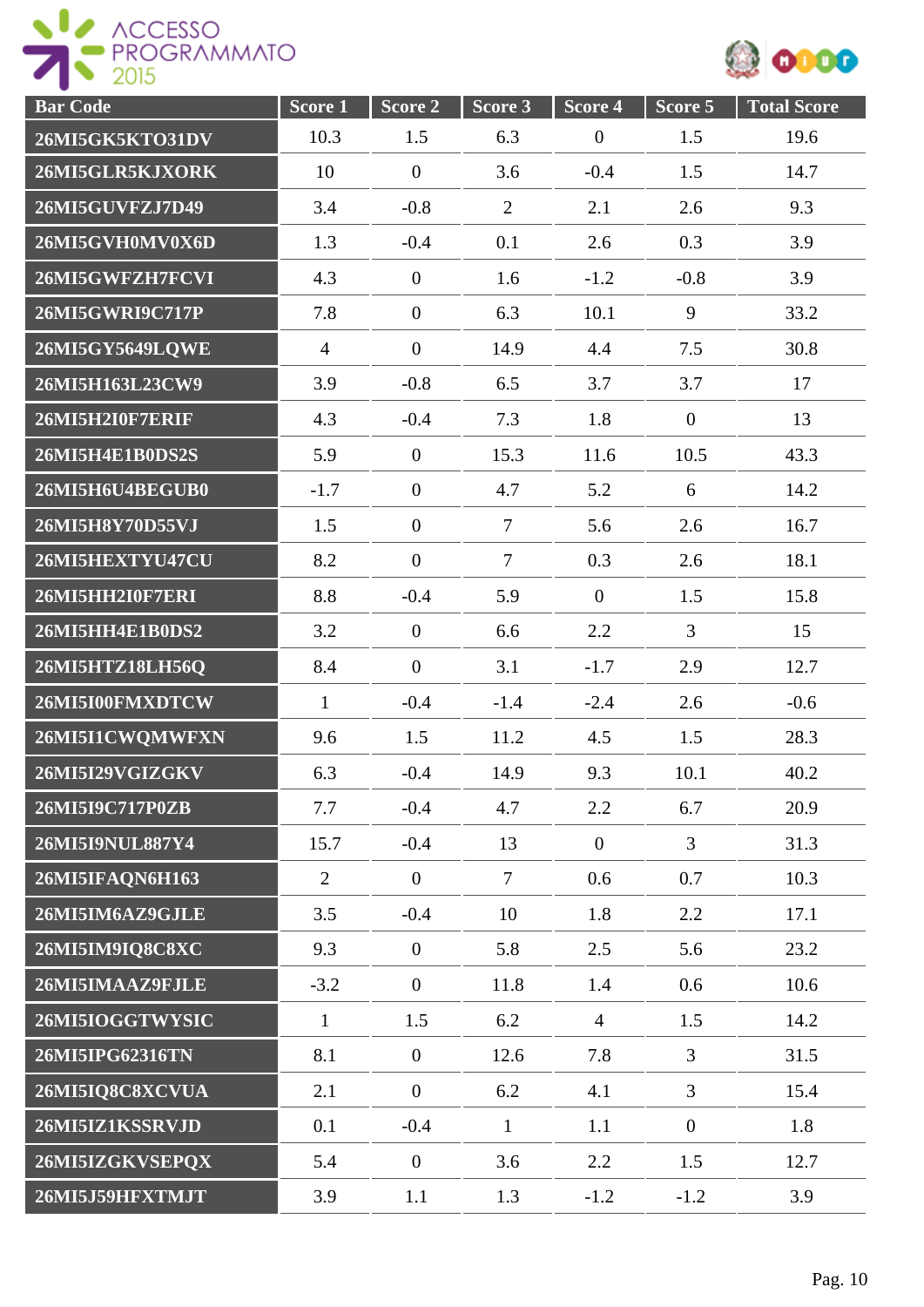

| <b>Bar Code</b> | Score 1 | Score <sub>2</sub> | Score 3      | Score 4        | Score 5        | <b>Total Score</b> |
|-----------------|---------|--------------------|--------------|----------------|----------------|--------------------|
| 26MI5J6G5IXCX72 | 14.9    | $\boldsymbol{0}$   | 15.7         | 9              | 1.5            | 41.1               |
| 26MI5J89TYEVRSR | 6.1     | $-0.8$             | 2.3          | $-0.6$         | 5.6            | 12.6               |
| 26MI5J8CBORUN7D | 8.1     | $\boldsymbol{0}$   | 7.4          | $\overline{0}$ | 3              | 18.5               |
| 26MI5JBNVHH2I0F | 2.4     | $-0.4$             | $-1.7$       | $-0.4$         | $\overline{3}$ | 2.9                |
| 26MI5JIMAAZ9FJL | 0.8     | $-0.4$             | 2.7          | 2.5            | 1.8            | 7.4                |
| 26MI5JKSWDQAFV2 | 5.5     | 3                  | $-0.6$       | 3.7            | 1.5            | 13.1               |
| 26MI5JL2JMYVHST | 8.9     | $\overline{0}$     | 5.8          | $\overline{0}$ | 7.1            | 21.8               |
| 26MI5JM8NWR64FX | 8.5     | $\boldsymbol{0}$   | 3.9          | 0.3            | 5.6            | 18.3               |
| 26MI5JMOI29VGIZ | 3.6     | $-0.4$             | 5.8          | 4.4            | 1.1            | 14.5               |
| 26MI5JNKUX9KLT1 | 1.8     | $\mathbf{0}$       | 14.1         | 11.2           | $\overline{3}$ | 30.1               |
| 26MI5JU3OOEE07B | 0.6     | $-0.8$             | 9.2          | 5.6            | $\mathbf{0}$   | 14.6               |
| 26MI5JXYAI1LG7L | 2.8     | $\mathbf{0}$       | $\mathbf{1}$ | $-0.8$         | $-0.4$         | 2.6                |
| 26MI5JYK3PY30HT | 2.2     | 1.5                | 11.9         | 0.3            | 1.1            | 17                 |
| 26MI5K3PY30HTZ1 | 6       | $\boldsymbol{0}$   | 20.2         | 11.6           | 7.5            | 45.3               |
| 26MI5K4ZHI9NUL8 | 2.9     | 1.5                | 7.3          | 0.3            | 1.5            | 13.5               |
| 26MI5K5AYJL2JMY | 10.8    | $-0.4$             | 13.4         | 4.4            | $\overline{0}$ | 28.2               |
| 26MI5K5KTO31DV8 | 6.3     | $\mathbf{0}$       | $-0.5$       | 1.5            | 1.5            | 8.8                |
| 26MI5K9XC7DGJCX | 9.2     | $\mathbf{0}$       | 4.4          | $-0.4$         | 0.3            | 13.5               |
| 26MI5KH0BV0X79F | 3.9     | 1.1                | 5.4          | 0.3            | 3.3            | 14                 |
| 26MI5KI1CWQMWFX | 11.1    | $-0.4$             | 5.8          | $-0.1$         | $-2.4$         | 14                 |
| 26MI5KJXORK4L9U | 8.5     | $\mathbf{0}$       | 6.6          | $-0.1$         | $\overline{3}$ | 18                 |
| 26MI5KK5K3IHUKI | 7.1     | 1.5                | 8.5          | 2.2            | 5.6            | 24.9               |
| 26MI5KPCIO1HGTL | 5.8     | $-0.8$             | 2.5          | $\mathbf{0}$   | $-0.8$         | 6.7                |
| 26MI5KVTDSGK5KT | 8.2     | $\mathbf{0}$       | 3.1          | $-0.9$         | $-0.1$         | 10.3               |
| 26MI5KZ1BZ3X8MM | 5.8     | $\overline{0}$     | 8.8          | 1.8            | 6              | 22.4               |
| 26MI5L0BCK4ZHI9 | $\tau$  | $-0.4$             | 8.1          | 2.2            | 4.5            | 21.4               |
| 26MI5L0YA3AGUVF | 4.7     | $\mathbf{0}$       | 11.5         | 6.3            | $\overline{3}$ | 25.5               |
| 26MI5L18ZIEFDH6 | 9.2     | 1.5                | 6.6          | 2.2            | $\mathbf{0}$   | 19.5               |
| 26MI5L23CW9IZ1K | 5.8     | $-0.4$             | $-1.8$       | $-0.4$         | 2.6            | 5.8                |
| 26MI5L2UMX6SSHH | 15.2    | $\overline{0}$     | 6.2          | 3.3            | 4.5            | 29.2               |
| 26MI5L3FZSPZI0Q | 13.1    | $\boldsymbol{0}$   | 11.9         | 6              | 1.5            | 32.5               |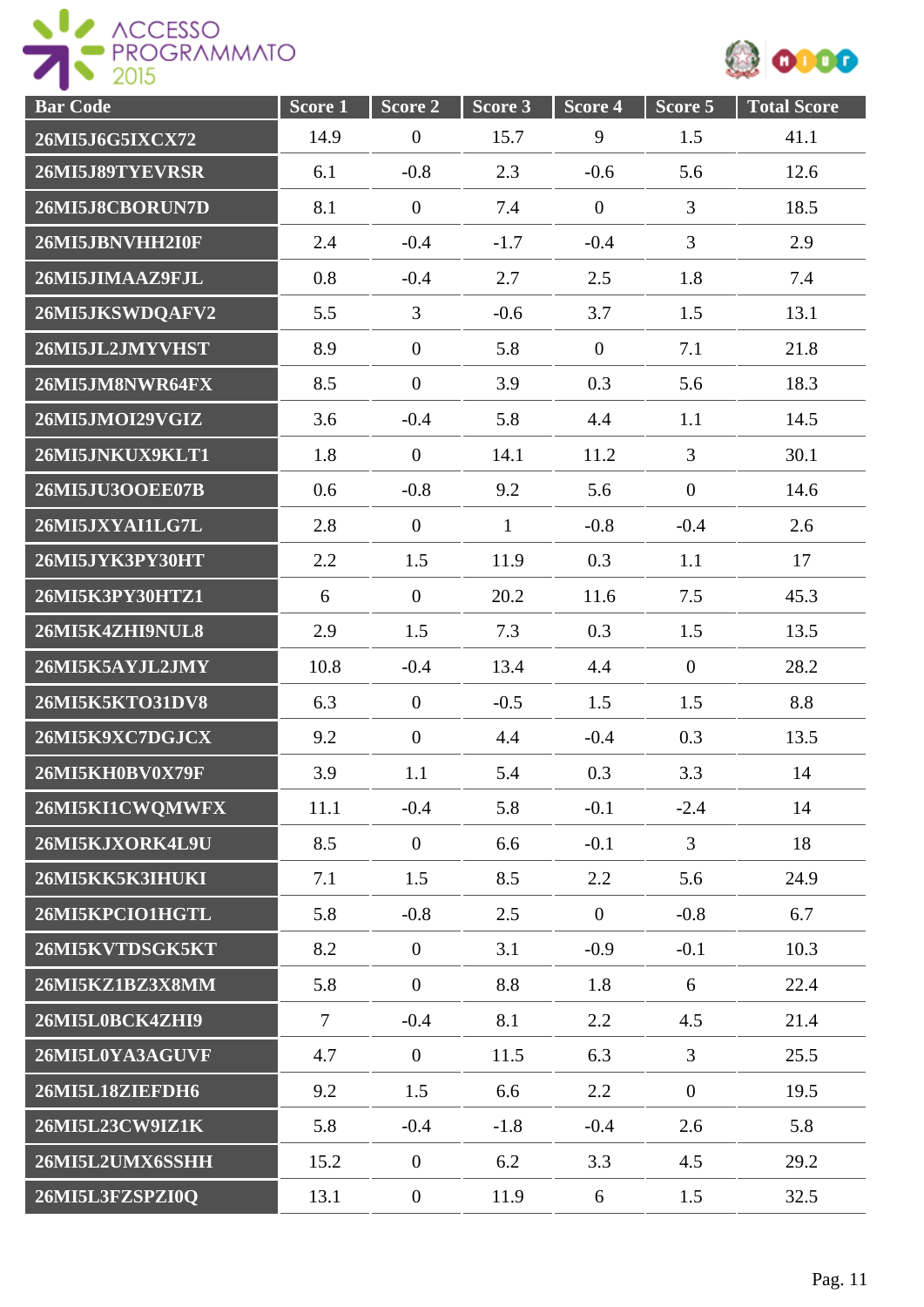ROGESSO



| <b>Bar</b> Code | Score 1      | Score 2          | Score 3         | Score 4        | Score 5          | <b>Total Score</b> |
|-----------------|--------------|------------------|-----------------|----------------|------------------|--------------------|
| 26MI5L887Y4H327 | 12.6         | $-0.4$           | 3.6             | $\theta$       | 2.6              | 18.4               |
| 26MI5L9REB8IAEN | 4.8          | $\boldsymbol{0}$ | 11.1            | 7.4            | $\overline{3}$   | 26.3               |
| 26MI5L9UL2UMX6S | 6.6          | $-0.4$           | 3.9             | $\overline{4}$ | 3                | 17.1               |
| 26MI5LDHPBB7WCU | 0.7          | $\overline{0}$   | 9.6             | 2.6            | 1.1              | 14                 |
| 26MI5LEZ5SDFWCG | 7.3          | $-0.4$           | $\overline{2}$  | $-2$           | $\boldsymbol{0}$ | 6.9                |
| 26MI5LH56QWBTPP | 8.1          | $-0.4$           | 0.9             | 4.4            | 3.7              | 16.7               |
| 26MI5LOHGA3OQ7O | 16.4         | 1.5              | 9.6             | $\mathbf{1}$   | 10.5             | 39                 |
| 26MI5LP09JUKVTD | 2.5          | $-0.8$           | 14.5            | $-1.6$         | 2.2              | 16.8               |
| 26MI5LPKTE0FYWD | 10.8         | $-0.8$           | 5.5             | $\mathbf{1}$   | 7.1              | 23.6               |
| 26MI5LQWEPP2570 | $-0.1$       | $\overline{0}$   | 11.5            | 4.4            | 0.3              | 16.1               |
| 26MI5LR5KJXORK4 | 12.6         | $-0.4$           | 5.8             | 6.3            | 1.1              | 25.4               |
| 26MI5LT1WER6GWR | 6.9          | $\boldsymbol{0}$ | 7.3             | 3.7            | $\overline{3}$   | 20.9               |
| 26MI5LZNR20V8K2 | 5.1          | $-0.8$           | 4.2             | 5.5            | $\overline{3}$   | 17                 |
| 26MI5M7OXN4WP09 | 8.1          | 1.1              | 6.6             | 8.2            | 4.5              | 28.5               |
| 26MI5M8AKI1CWQM | 0.6          | $-0.4$           | 4.7             | 4.8            | 3                | 12.7               |
| 26MI5M9I8L0E04D | 9.2          | $\overline{0}$   | 1.4             | 4.1            | 4.1              | 18.8               |
| 26MI5M9IQ8C8XCV | $\mathbf{1}$ | $-0.4$           | 1.3             | 0.2            | 6                | 8.1                |
| 26MI5M9J6G5IXCX | 7.8          | $\overline{0}$   | 8.9             | 7.5            | 4.5              | 28.7               |
| 26MI5MLPDD2ILOH | 5.9          | $\boldsymbol{0}$ | 5.5             | 6.7            | 6                | 24.1               |
| 26MI5MM9J6G5IXC | 9.7          | $-0.8$           | 5.1             | 0.7            | 2.2              | 16.9               |
| 26MI5MNV3ZGT9JY | 9.6          | $\overline{0}$   | 11.5            | 7.1            | 10.1             | 38.3               |
| 26MI5MO5LP09JUK | 9.7          | $\overline{0}$   | 11.1            | 1.1            | 1.5              | 23.4               |
| 26MI5MQ9E3JMOI2 | 7.7          | $\overline{0}$   | 4.3             | $-1.6$         | 3.3              | 13.7               |
| 26MI5MWAGY5649L | 17.9         | $\overline{0}$   | 5.8             | $\mathfrak{Z}$ | 1.1              | 27.8               |
| 26MI5MWFXNVRTDT | 2.3          | 1.5              | $5\overline{)}$ | 0.2            | 2.2              | 11.2               |
| 26MI5MX6SSHH4E1 | 13.1         | 1.5              | 10              | 5.2            | 1.5              | 31.3               |
| 26MI5MZ24XBZH8Y | $-2.9$       | $\boldsymbol{0}$ | $-0.3$          | $-2.8$         | 2.2              | $-3.8$             |
| 26MI5MZJO42LHHG | 11.9         | $-0.4$           | 2.8             | 1.5            | 0.7              | 16.5               |
| 26MI5N386PXXW0C | 10.8         | $\boldsymbol{0}$ | 21.3            | 11.2           | $\boldsymbol{0}$ | 43.3               |
| 26MI5NG1I76RHYQ | 3.6          | $\overline{0}$   | 14.2            | 2.5            | 1.1              | 21.4               |
| 26MI5NJARJBNVHH | 5.9          | $\boldsymbol{0}$ | 9.2             | $\overline{3}$ | 3                | 21.1               |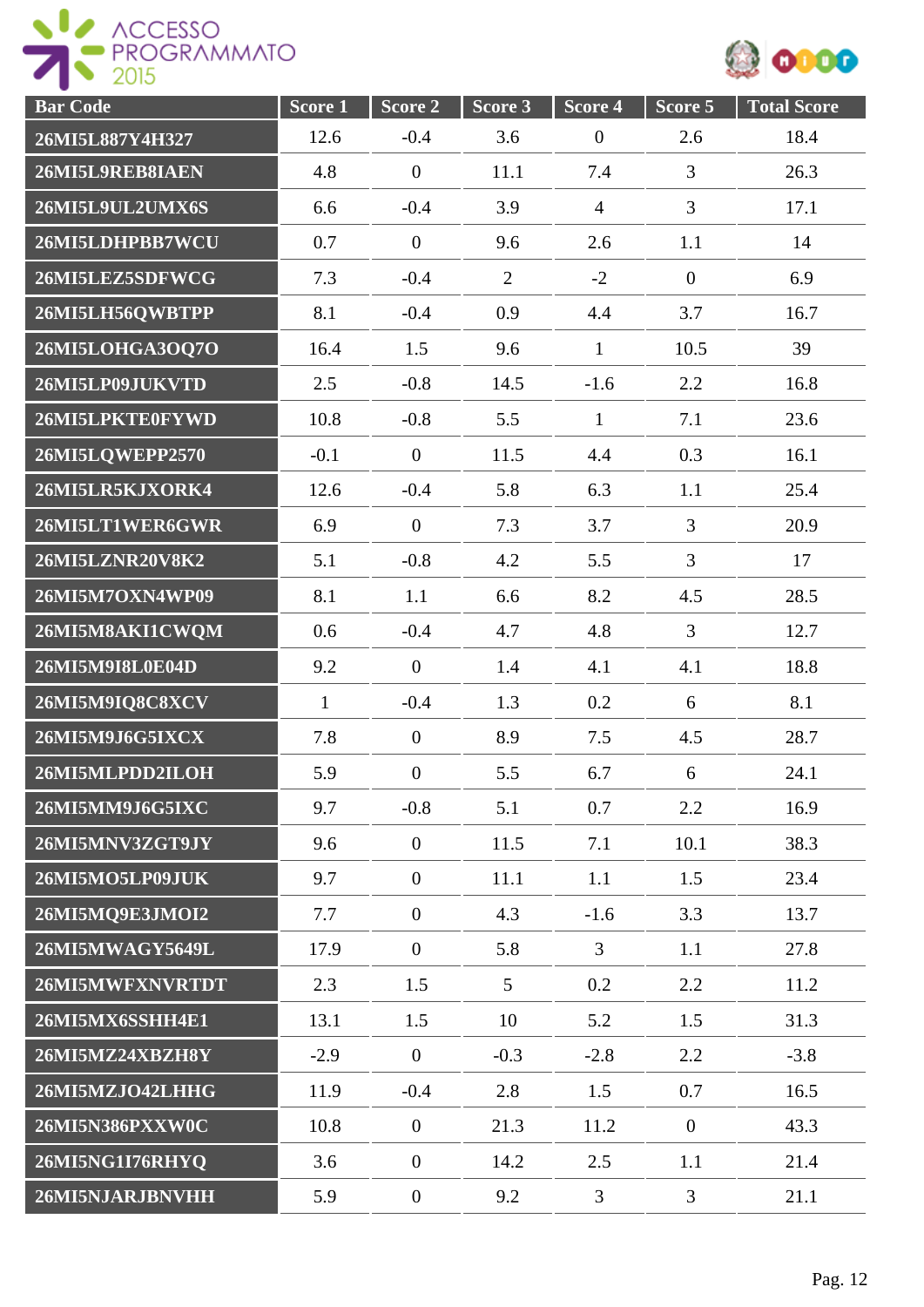



| <b>Bar Code</b> | Score 1        | Score 2          | Score 3        | Score 4        | Score 5        | <b>Total Score</b> |
|-----------------|----------------|------------------|----------------|----------------|----------------|--------------------|
| 26MI5NKUX9KLT1W | 13.7           | $\boldsymbol{0}$ | 3.5            | 4.4            | 4.1            | 25.7               |
| 26MI5NL3D5I00FM | 6.3            | $\boldsymbol{0}$ | 11.9           | 6.7            | $\mathbf{0}$   | 24.9               |
| 26MI5NMQ9E3JMOI | 14.1           | $\boldsymbol{0}$ | 7.3            | 2.5            | 5.6            | 29.5               |
| 26MI5NNMQ9E3JMO | 8.4            | $-0.4$           | $-0.3$         | $\overline{0}$ | $\overline{3}$ | 10.7               |
| 26MI5NUL887Y4H3 | 12.2           | $\boldsymbol{0}$ | 8.4            | 2.1            | $-0.4$         | 22.3               |
| 26MI5NVRTDTY5WF | $\overline{4}$ | $-0.4$           | $-1.4$         | $-0.9$         | 7.1            | 8.4                |
| 26MI5O31DV85MY6 | 7.8            | $\boldsymbol{0}$ | $\overline{4}$ | 1.4            | 8.6            | 21.8               |
| 26MI5O3RU64ZN5J | 2.8            | $\boldsymbol{0}$ | $\overline{7}$ | 2.9            | 3              | 15.7               |
| 26MI5O4N7E0FOJY | 8.8            | $-0.4$           | 2.4            | $\mathbf{1}$   | $\overline{3}$ | 14.8               |
| 26MI5O5LP09JUKV | 4.4            | $\mathbf{0}$     | 2.5            | 2.2            | $\overline{3}$ | 12.1               |
| 26MI5OH18VGIZFJ | 10.3           | $-0.4$           | 9.6            | $\mathbf{1}$   | 4.1            | 24.6               |
| 26MI5OI29VGIZGK | $-2.3$         | 1.1              | 4.2            | $-4.8$         | 4.4            | 2.6                |
| 26MI5ORK4L9UL2U | 2.1            | $-0.4$           | 11.5           | 2.9            | 6              | 22.1               |
| 26MI5ORUN7D1MO5 | 5.1            | $\boldsymbol{0}$ | 3.3            | $-0.8$         | $\mathbf{0}$   | 7.6                |
| 26MI5OSGLR5KJXO | $-0.6$         | $\boldsymbol{0}$ | 10.7           | 5.1            | 8.2            | 23.4               |
| 26MI5OTPZPQYA2J | $0.2\,$        | $\overline{0}$   | 14.5           | 4.1            | $\overline{3}$ | 21.8               |
| 26MI5OZDD07AYXA | 12.2           | $\boldsymbol{0}$ | 9.2            | 14.6           | 8.2            | 44.2               |
| 26MI5P0ZBP1VIM9 | 9.2            | $-0.8$           | 14.5           | 7.8            | 2.9            | 33.6               |
| 26MI5P1VIM9IQ8C | 11.1           | $-0.4$           | $\mathbf{1}$   | $-0.8$         | 1.5            | 12.4               |
| 26MI5PG62316TNT | 11.6           | 1.1              | 9.7            | 2.6            | 1.5            | 26.5               |
| 26MI5PNIXU09DRS | 7.7            | $-0.4$           | 9.2            | $-2.8$         | $\overline{3}$ | 16.7               |
| 26MI5PP2570ERKZ | $-2.3$         | $-0.4$           | 1.2            | 1.7            | 4.4            | 4.6                |
| 26MI5PPOSGLR5KJ | 1.7            | $\overline{0}$   | $\overline{7}$ | $-1.6$         | 2.6            | 9.7                |
| 26MI5PQOSAG5MPR | 1.8            | $-0.4$           | 11.5           | 2.2            | 3.3            | 18.4               |
| 26MI5PQX7O4N7E0 | 6.5            | $-0.8$           | 1.2            | 0.7            | 1.5            | 9.1                |
| 26MI5PQYA2JWGL1 | 2.9            | 1.1              | 8.5            | 4.5            | 4.5            | 21.5               |
| 26MI5PZPQYA2JWG | $-0.9$         | $\overline{0}$   | 0.9            | 2.6            | 4.5            | 7.1                |
| 26MI5Q8C8XCVUA2 | 21.7           | $\boldsymbol{0}$ | 19.4           | 14.2           | 6.3            | 61.6               |
| 26MI5Q9E3JMOI29 | 0.7            | $\boldsymbol{0}$ | 4.3            | 8.2            | 6.7            | 19.9               |
| 26MI5QJJWZ1ULE8 | $-0.4$         | $\boldsymbol{0}$ | 17.9           | 6.3            | 2.6            | 26.4               |
| 26MI5QKQUIVZ1UW | 8.4            | $-0.8$           | 13             | $\overline{4}$ | 3.7            | 28.3               |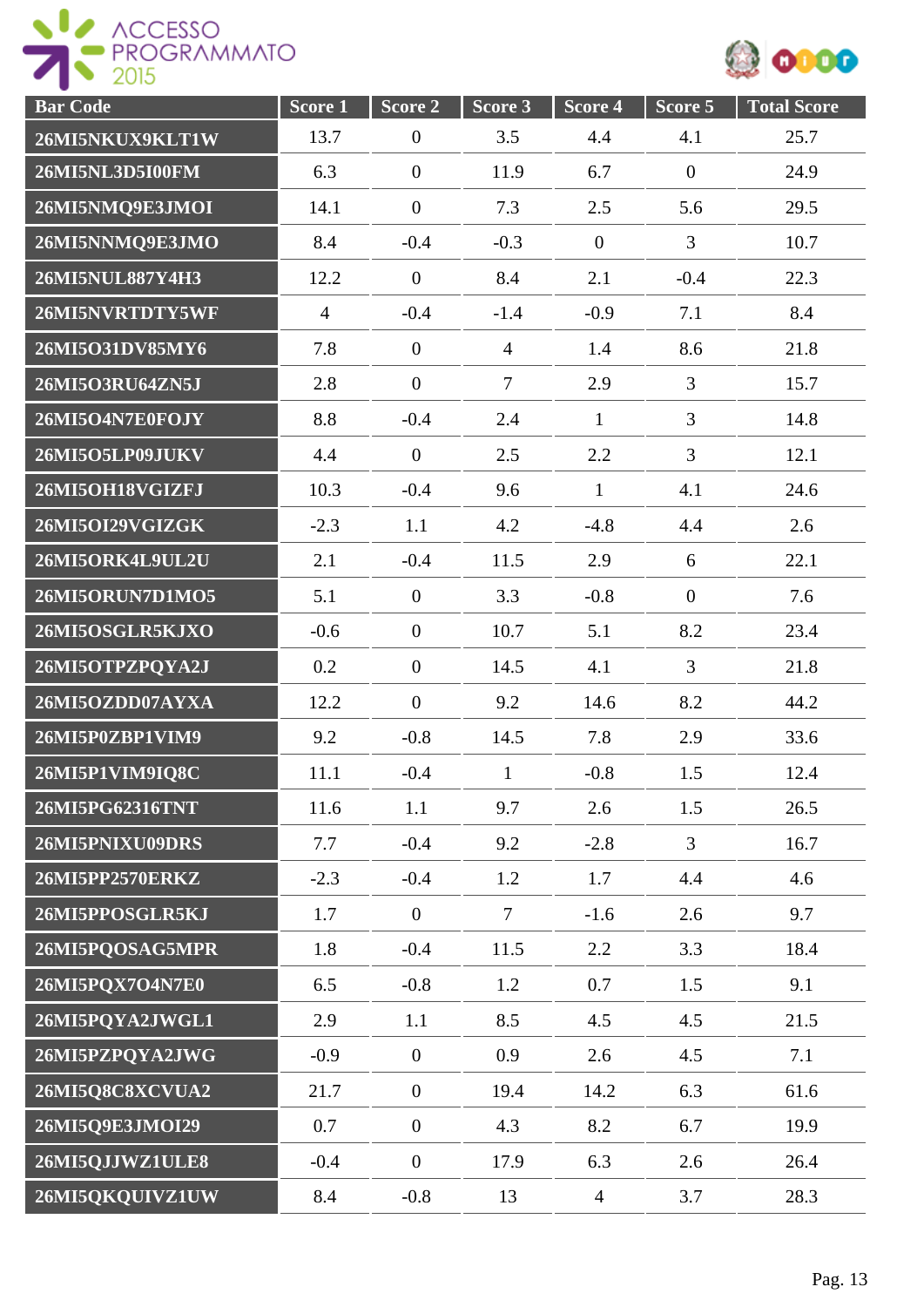



| <b>Bar Code</b> | $Score\overline{1}$ | Score 2          | Score 3 | Score 4        | $Score$ 5      | <b>Total Score</b> |
|-----------------|---------------------|------------------|---------|----------------|----------------|--------------------|
| 26MI5QMWAGY5649 | 13.3                | $-0.8$           | 0.2     | 2.6            | 1.4            | 16.7               |
| 26MI5QMWFXNVRTD | $\boldsymbol{7}$    | $-0.4$           | 23.6    | 3.7            | 7.1            | 41                 |
| 26MI5ON6H163L23 | 10.4                | 1.5              | 10.7    | 5.6            | $-0.4$         | 27.8               |
| 26MI5QWE0O2570E | 4.8                 | $\boldsymbol{0}$ | 10.4    | $\mathbf{0}$   | $-0.4$         | 14.8               |
| 26MI5QWX5ID23NS | 17.2                | $-0.4$           | 10      | 1.8            | 4.1            | 32.7               |
| 26MI5R5KJXORK4L | 3.5                 | $-0.4$           | 4.7     | 1.4            | 2.2            | 11.4               |
| 26MI5RJBNVHH2I0 | 8.5                 | $-0.8$           | 21.7    | 4.8            | $\overline{0}$ | 34.2               |
| 26MI5RK4L9UL2UM | $\overline{2}$      | $-0.4$           | 7.3     | 6.7            | 4.1            | 19.7               |
| 26MI5RKZ1BZ3X8M | 1.5                 | $-0.8$           | 2.4     | 2.9            | 0.7            | 6.7                |
| 26MI5RQY14J59HF | 11.5                | $\boldsymbol{0}$ | 5.9     | 0.7            | 4.1            | 22.2               |
| 26MI5RTDTY5WFNN | 0.6                 | $\boldsymbol{0}$ | 4.2     | 1.4            | $-0.4$         | 5.8                |
| 26MI5RTM7OXN4WP | 7.7                 | $-0.4$           | 0.3     | $\overline{3}$ | 0.7            | 11.3               |
| 26MI5RU64ZN5JNK | 1.4                 | $\boldsymbol{0}$ | 6.9     | 7.5            | 4.1            | 19.9               |
| 26MI5RUN7D1MO5L | 9.1                 | $\boldsymbol{0}$ | 6.5     | 4.7            | 8.2            | 28.5               |
| 26MI5RVJDJ8CBOR | 14.5                | $-0.4$           | 11.5    | 9.7            | 7.1            | 42.4               |
| 26MI5RVS2ART0D4 | 0.1                 | 1.1              | 0.1     | 4.4            | 0.3            | 6                  |
| 26MI5S0BMB7M54K | 1.3                 | 1.5              | 11.2    | 6.7            | 4.1            | 24.8               |
| 26MI5S22BDR4YLP | 8.5                 | $\overline{0}$   | 7.3     | 2.6            | $\overline{0}$ | 18.4               |
| 26MI5S2SQL0YA3A | 13.8                | $\boldsymbol{0}$ | 1.7     | $\overline{0}$ | 1.1            | 16.6               |
| 26MI5S3MXNBYWGV | 2.1                 | $-0.4$           | 2.8     | 3.7            | 2.2            | 10.4               |
| 26MI5SEPQX7O4N7 | $-0.5$              | $-0.4$           | 1.6     | $-0.1$         | 4.8            | 5.4                |
| 26MI5SGK5KTO31D | 1.7                 | $-0.4$           | $-0.3$  | 0.7            | $\overline{0}$ | 1.7                |
| 26MI5SHH4E1B0DS | 13.8                | 1.5              | 16.4    | 7.8            | 7.5            | 47                 |
| 26MI5SJ95548WQW | $\mathbf{0}$        | $\overline{0}$   | 16      | 8.6            | $\overline{3}$ | 27.6               |
| 26MI5SOF53Y4MWW | 10.7                | 1.5              | 8.2     | 0.3            | $\overline{3}$ | 23.7               |
| 26MI5SQL0YA3AGU | 5.5                 | 1.5              | 6.6     | 2.2            | 0.7            | 16.5               |
| 26MI5SRVJDJ8CBO | 18.3                | $-0.4$           | 9.9     | 2.2            | 8.6            | 38.6               |
| 26MI5SSHH4E1B0D | $-0.5$              | $\boldsymbol{0}$ | 6.6     | 6.3            | $\overline{3}$ | 15.4               |
| 26MI5SWDQAFV2TC | 3.7                 | $\boldsymbol{0}$ | 3.9     | $\overline{4}$ | 3              | 14.6               |
| 26MI5SY4BXW913X | 8                   | $\boldsymbol{0}$ | 16.4    | 5.5            | $\overline{3}$ | 32.9               |
| 26MI5SZQ3X3L8W9 | 3.2                 | $-0.4$           | 2.8     | $-0.9$         | 4.8            | 9.5                |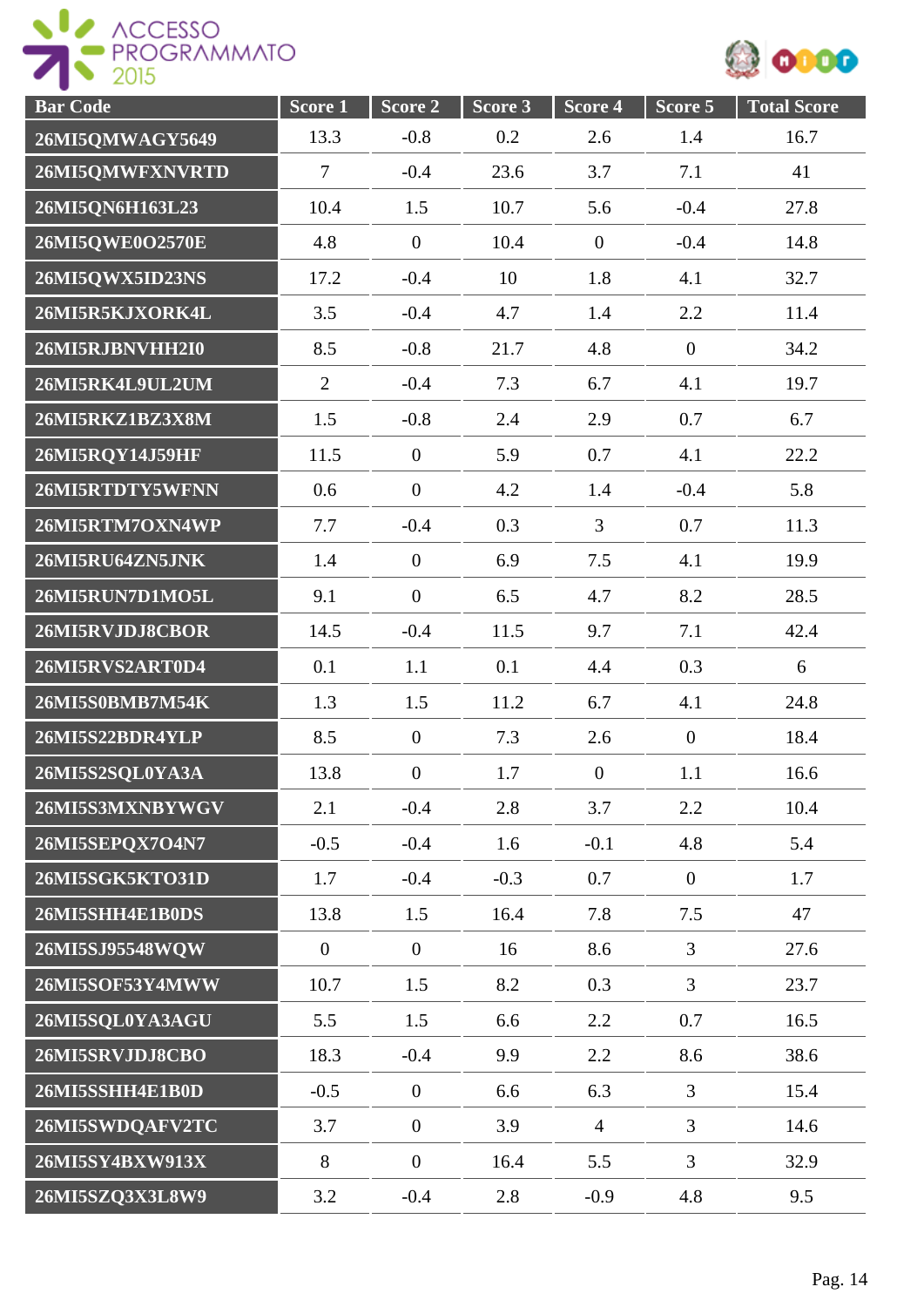ROGESSO



| <b>Bar Code</b>        | Score 1        | Score 2          | Score 3        | Score 4          | Score 5          | <b>Total Score</b> |
|------------------------|----------------|------------------|----------------|------------------|------------------|--------------------|
| 26MI5TAN3CSOF53        | 7.8            | $-0.4$           | 1.3            | 5.6              | 9                | 23.3               |
| 26MI5TBYMZ24XBZ        | $-1.2$         | $\overline{0}$   | 11.5           | 7.4              | 5.6              | 23.3               |
| 26MI5TCB606OYAO        | 9.7            | $\boldsymbol{0}$ | 6.2            | 8.6              | 2.6              | 27.1               |
| 26MI5TCWE94CASF        | 7.4            | $-0.4$           | 5.8            | 5.6              | 2.2              | 20.6               |
| 26MI5TDSGK5KTO3        | 8.5            | $\overline{0}$   | 1.3            | 0.7              | $\overline{0}$   | 10.5               |
| 26MI5TDTY5WFNNM        | 11.2           | $-0.4$           | $\overline{2}$ | $-0.5$           | $\mathbf{1}$     | 13.3               |
| 26MI5TNTBYMZ24X        | 14.2           | 1.1              | 7.4            | $\mathbf{0}$     | 1.1              | 23.8               |
| 26MI5TPZPQYA2JW        | 0.5            | $-0.8$           | $\mathbf{1}$   | $\mathbf{0}$     | $\boldsymbol{0}$ | 0.7                |
| 26MI5TR2Y14J9HE        | 1.5            | $-0.4$           | 5              | 2.9              | $\overline{0}$   | 9                  |
| 26MI5TVTX85R2GG        | 3.9            | 3                | 5.1            | $\overline{3}$   | 2.6              | 17.6               |
| 26MI5TY5WFNNMQ9        | 11.1           | $\overline{0}$   | 2.7            | 0.6              | 2.6              | 17                 |
| 26MI5TZ18LH56QW        | 7.3            | $\boldsymbol{0}$ | 14.5           | $-2$             | $\mathbf{0}$     | 19.8               |
| <b>26MI5U4147LCAKH</b> | 6.2            | $\boldsymbol{0}$ | 5.1            | 4.5              | 1.1              | 16.9               |
| 26MI5U4BEGUB0NJ        | 5.5            | $-0.4$           | 3.2            | 2.6              | 5.6              | 16.5               |
| 26MI5U4K1J3BXBL        | 5.7            | 1.5              | 14.1           | 7.4              | 3.3              | 32                 |
| 26MI5U64ZN5JNKU        | $-1.7$         | $-0.8$           | 2.7            | 1.7              | 5.2              | 7.1                |
| 26MI5U6R5UXB961        | 20.6           | 1.1              | 4.1            | $\overline{0}$   | 1.1              | 26.9               |
| 26MI5UA248M8AKI        | 8.9            | $\overline{0}$   | 18.7           | 3.3              | 5.2              | 36.1               |
| 26MI5UB0NJARJBN        | 8              | $-0.4$           | 5.4            | $\boldsymbol{0}$ | 2.6              | 15.6               |
| 26MI5UHELDHPBB7        | 13.7           | 1.5              | 11.1           | 3.6              | 7.5              | 37.4               |
| 26MI5UI9C717P0Z        | $\overline{2}$ | $-0.8$           | 4.3            | 0.7              | 1.1              | 7.3                |
| 26MI5UL2UMX6SSH        | 0.3            | $-0.4$           | 6.9            | 7.8              | 4.5              | 19.1               |
| 26MI5UL887Y4H32        | 3.9            | $\boldsymbol{0}$ | 2.1            | 1.8              | 2.9              | 10.7               |
| 26MI5UMX6SSHH4E        | $\overline{0}$ | $\boldsymbol{0}$ | 8              | 7.8              | $\mathbf{0}$     | 15.8               |
| 26MI5UN7D1MO5LP        | 7.7            | $-0.4$           | 0.1            | 0.7              | 4.5              | 12.6               |
| 26MI5UUKK6H4D3G        | 7.8            | 1.5              | 17.9           | 8.2              | $\overline{3}$   | 38.4               |
| 26MI5UVFZJ7D49I        | 6.9            | $-0.4$           | 2.8            | $-0.4$           | 4.1              | 13                 |
| 26MI5UWPGA3OQ7O        | 11.1           | $\boldsymbol{0}$ | 14.5           | 2.2              | 3.7              | 31.5               |
| 26MI5UX9KLT1WER        | $-0.5$         | $\boldsymbol{0}$ | 8.4            | 7.1              | 5.6              | 20.6               |
| 26MI5UXB961AQ8L        | 5.8            | $-0.8$           | $\tau$         | $-0.4$           | $-1.2$           | 10.4               |
| 26MI5V0X6DQWX5I        | 6.9            | 1.5              | $\mathfrak{S}$ | $-0.1$           | 1.1              | 14.4               |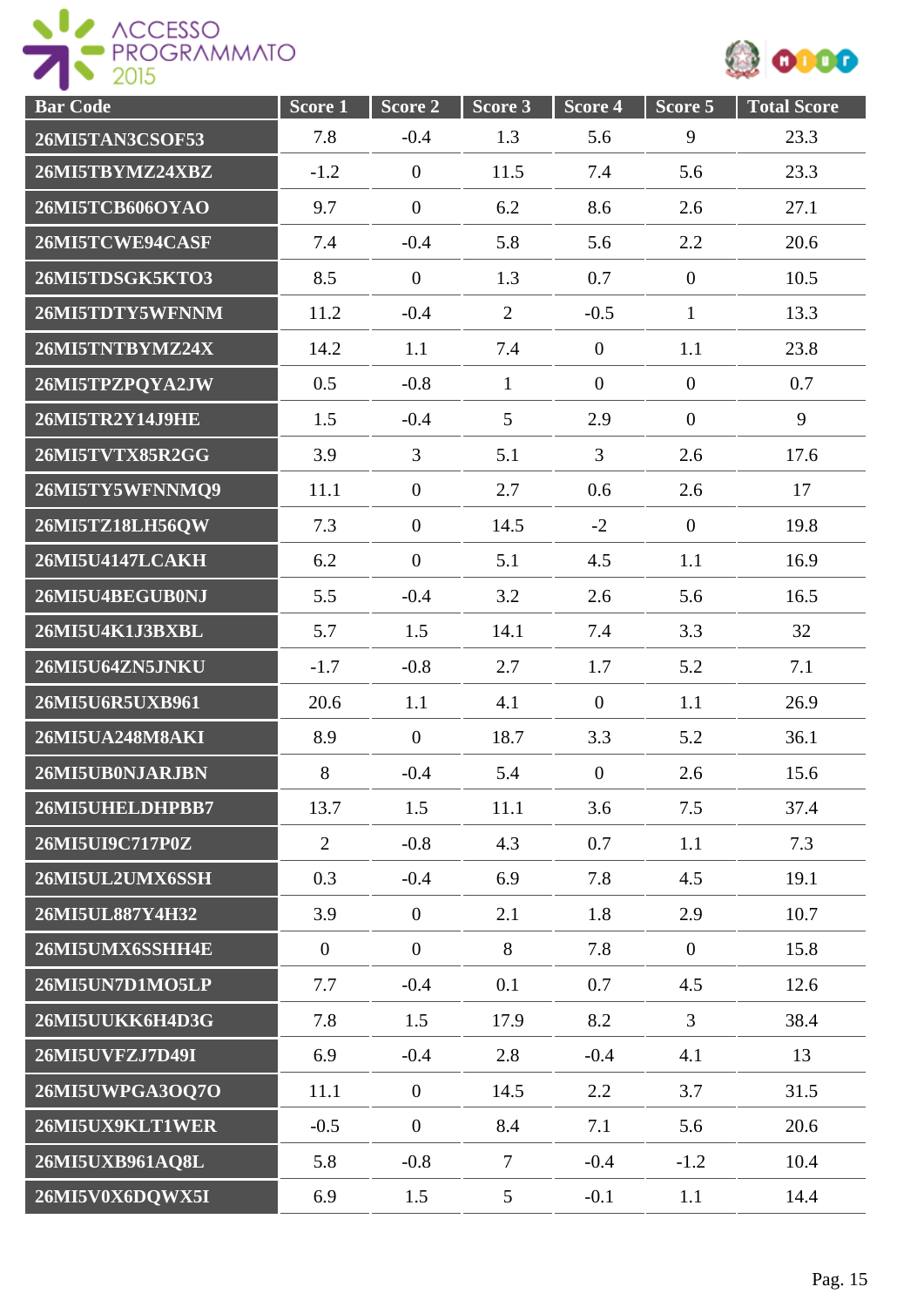



| <b>Bar Code</b>        | Score 1 | Score 2          | Score 3        | Score 4        | Score 5          | <b>Total Score</b> |
|------------------------|---------|------------------|----------------|----------------|------------------|--------------------|
| 26MI5V3DPEP87NM        | 14.5    | 1.5              | 9.2            | 5.6            | 4.5              | 35.3               |
| 26MI5V3ZGT9JYUL        | 4.7     | 1.1              | 7.4            | 0.7            | 1.5              | 15.4               |
| 26MI5V5VTO30C6D        | $-1.5$  | $-0.4$           | 8.9            | 1.5            | $-0.4$           | 8.1                |
| 26MI5V85MY6QMWA        | 7.6     | $-0.8$           | 6.1            | 6.6            | 2.5              | 22                 |
| 26MI5VEMMLPDD2I        | 2.2     | $\boldsymbol{0}$ | 17.9           | 5.6            | 6                | 31.7               |
| 26MI5VFZJ7D49IP        | 6.6     | $\boldsymbol{0}$ | 10.7           | 2.6            | 2.6              | 22.5               |
| 26MI5VGIZGKVSEP        | 13.4    | $-0.4$           | 10             | 6.7            | 4.5              | 34.2               |
| 26MI5VHH2I0F7ER        | 6.2     | $\boldsymbol{0}$ | 6.2            | 6              | 6                | 24.4               |
| 26MI5VHST0Q7P9H        | 4.4     | $\overline{3}$   | $-4.1$         | 1.3            | 1.5              | 6.1                |
| 26MI5VIM9IQ8C8X        | 0.9     | $\mathbf{0}$     | $-0.1$         | 1.1            | 2.6              | 4.5                |
| 26MI5VIOU8NMZRT        | 2.2     | $-0.4$           | 9.2            | 4.4            | 1.1              | 16.5               |
| 26MI5VJ6HS3O3RU        | 8.4     | 1.5              | 9.6            | 4.4            | 4.5              | 28.4               |
| 26MI5VRTDTY5WFN        | 12.6    | 1.1              | $-1.6$         | 1.5            | $\overline{3}$   | 16.6               |
| 26MI5VSEPQX7O4N        | 12.7    | $\boldsymbol{0}$ | 10.4           | 6              | $\boldsymbol{0}$ | 29.1               |
| 26MI5VTDSGK5KTO        | 13.3    | $-0.4$           | 2.6            | $\overline{0}$ | $\mathbf{0}$     | 15.5               |
| <b>26MI5VUA248M8AK</b> | 4.6     | 1.5              | 4.3            | 2.6            | 1.1              | 14.1               |
| 26MI5VVUYLGMEER        | 9.2     | $\overline{0}$   | 11.1           | 4.8            | $-0.5$           | 24.6               |
| 26MI5VZ1UWE84V4        | 12.6    | $\boldsymbol{0}$ | 6.6            | 5.2            | 2.6              | 27                 |
| 26MI5W6DP7X5HD1        | $-0.4$  | $\boldsymbol{0}$ | 1.6            | $\overline{4}$ | 2.5              | 7.7                |
| 26MI5W822RG2EO0        | 8.4     | $-0.4$           | 8.5            | 2.2            | 4.5              | 23.2               |
| 26MI5WAGY5649LQ        | 5       | $-0.4$           | 5.9            | 2.1            | 2.6              | 15.2               |
| 26MI5WBKFUSM60W        | 9.2     | $\overline{0}$   | $\overline{0}$ | $\overline{0}$ | $\overline{0}$   | 9.2                |
| 26MI5WBTPPOSGLR        | 7.7     | $-0.4$           | 12.2           | 1.4            | 0.7              | 21.6               |
| <b>26MI5WCU4147LCA</b> | 5.4     | 1.5              | 9.3            | 0.7            | $\mathbf{0}$     | 16.9               |
| 26MI5WDGSPBM77N        | 5.1     | $\mathbf{0}$     | 10.4           | 6.7            | 6                | 28.2               |
| <b>26MI5WEPP2570ER</b> | 2.5     | $-0.4$           | $\tau$         | $-0.5$         | $\overline{3}$   | 11.6               |
| 26MI5WER6GWRI9C        | 4.7     | 1.1              | 3.2            | 1.5            | 6                | 16.5               |
| 26MI5WFXNVRTDTY        | 3.3     | $\mathbf{0}$     | 12.6           | 4.8            | 1.5              | 22.2               |
| 26MI5WQMWFXNVRT        | 4.4     | 1.5              | 9.2            | 0.3            | $-1.2$           | 14.2               |
| 26MI5WRI9C717P0        | 2.8     | $-0.4$           | $-1.8$         | $-1.3$         | $\boldsymbol{0}$ | $-0.7$             |
| 26MI5WY59R4CT94        | 6.2     | $-0.8$           | 7.7            | 7.8            | 0.7              | 21.6               |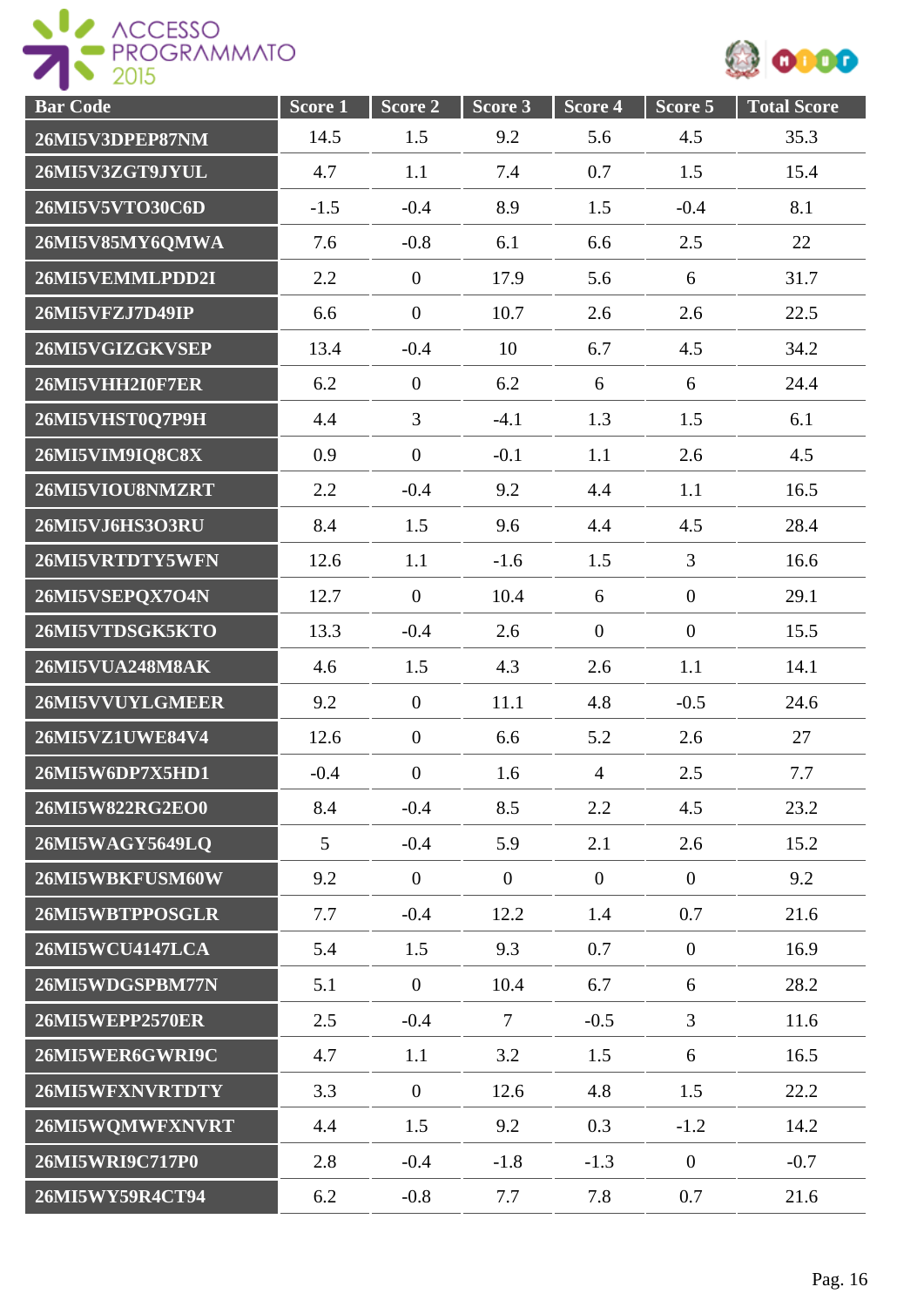

| <b>Bar Code</b>        | Score <sub>1</sub> | Score 2          | Score 3        | Score 4        | Score 5          | <b>Total Score</b> |
|------------------------|--------------------|------------------|----------------|----------------|------------------|--------------------|
| 26MI5X6SSHH4E1B        | $-0.5$             | $\boldsymbol{0}$ | 16             | 13.1           | 6                | 34.6               |
| <b>26MI5X72A3F8AFC</b> | $\overline{4}$     | 1.5              | 9.2            | 0.3            | 3                | 18                 |
| 26MI5X7O4N7E0FO        | 3.9                | $-0.4$           | 1.4            | 2.6            | $-0.8$           | 6.7                |
| 26MI5X9KLT1WER6        | 5.4                | $\boldsymbol{0}$ | 7.3            | $\overline{0}$ | 1.1              | 13.8               |
| 26MI5XAUWFW17ZI        | 7.3                | $-0.4$           | 17.5           | 4.4            | 3.7              | 32.5               |
| <b>26MI5XCVUA248M8</b> | $-0.8$             | $\overline{0}$   | 14.6           | 7.8            | 6.7              | 28.3               |
| 26MI5XCX72A3F8A        | 11.1               | $\boldsymbol{0}$ | 4.7            | 1.1            | 1.5              | 18.4               |
| 26MI5XDTCWE94CA        | 10.3               | $-0.4$           | $\overline{5}$ | 8.6            | 4.8              | 28.3               |
| 26MI5XNVRTDTY5W        | 8.9                | 1.5              | 16             | 3              | 1.1              | 30.5               |
| 26MI5XORK4L9UL2        | 11.1               | $\overline{0}$   | 4.7            | 1.5            | $\overline{3}$   | 20.3               |
| 26MI5XTMJT7CUKR        | 5.4                | 1.5              | 7.4            | $-0.1$         | 1.5              | 15.7               |
| <b>26MI5XTYU47CUV3</b> | 5.8                | $-0.4$           | 8.1            | 0.3            | 0.3              | 14.1               |
| 26MI5Y1UVEC4V4W        | $-0.4$             | $\boldsymbol{0}$ | 13.8           | 10.1           | $\boldsymbol{0}$ | 23.5               |
| 26MI5Y30HTZ18LH        | 8.8                | $-0.4$           | 7.8            | $\overline{0}$ | $\boldsymbol{0}$ | 16.2               |
| 26MI5Y4H32792G4        | 13.3               | 1.5              | 2.8            | 1.4            | 0.7              | 19.7               |
| 26MI5Y4MWW98LYS        | 6.3                | $\overline{0}$   | 18.7           | 5.2            | 3.7              | 33.9               |
| 26MI5Y5649LQWEP        | 11.5               | $-0.4$           | 7.7            | 13.1           | 7.5              | 39.4               |
| 26MI5Y5WFNNMQ9E        | 2.4                | $\overline{3}$   | 9.2            | 3.3            | 3.3              | 21.2               |
| 26MI5Y70D55VJ6H        | 3.1                | 1.1              | 14.1           | 6.3            | 3.7              | 28.3               |
| 26MI5YA3AGUVFZJ        | 3.3                | 1.5              | 2.8            | 0.3            | $-0.4$           | 7.5                |
| 26MI5YK3PY30HTZ        | 17.5               | $\mathbf{0}$     | 1.3            | 6.7            | 5.6              | 31.1               |
| 26MI5YMINJT78JK        | 2.1                | 1.1              | 2.1            | 7.8            | 6.7              | 19.8               |
| 26MI5YMZ24XBZH8        | 2.3                | $-0.4$           | 9.2            | 1.8            | 2.6              | 15.5               |
| 26MI5YT8U08DR39        | 11.4               | $\overline{0}$   | 5.1            | 3.3            | 1.5              | 21.3               |
| 26MI5YXAPZPNIXU        | 4.6                | $-0.4$           | $\overline{4}$ | $-0.1$         | $\overline{3}$   | 11.1               |
| 26MI5Z18LH56QWB        | $\overline{7}$     | $\overline{0}$   | 10             | 0.7            | $\overline{0}$   | 17.7               |
| 26MI5Z1BZ3X8MM9        | 6.6                | $\overline{0}$   | 7.4            | 5.6            | 4.5              | 24.1               |
| 26MI5Z1KSSRVJDJ        | 11.1               | 1.5              | 8.4            | 8.2            | 0.3              | 29.5               |
| 26MI5Z24XBZH8Y7        | 0.8                | $-0.4$           | 3.9            | 0.2            | 1.8              | 6.3                |
| 26MI5Z3X8MM9J6G        | 8.1                | 1.5              | 2.4            | 2.6            | 1.1              | 15.7               |
| 26MI5Z5SDFWCGS0        | 3.2                | $\boldsymbol{0}$ | 6.6            | 7.1            | 3                | 19.9               |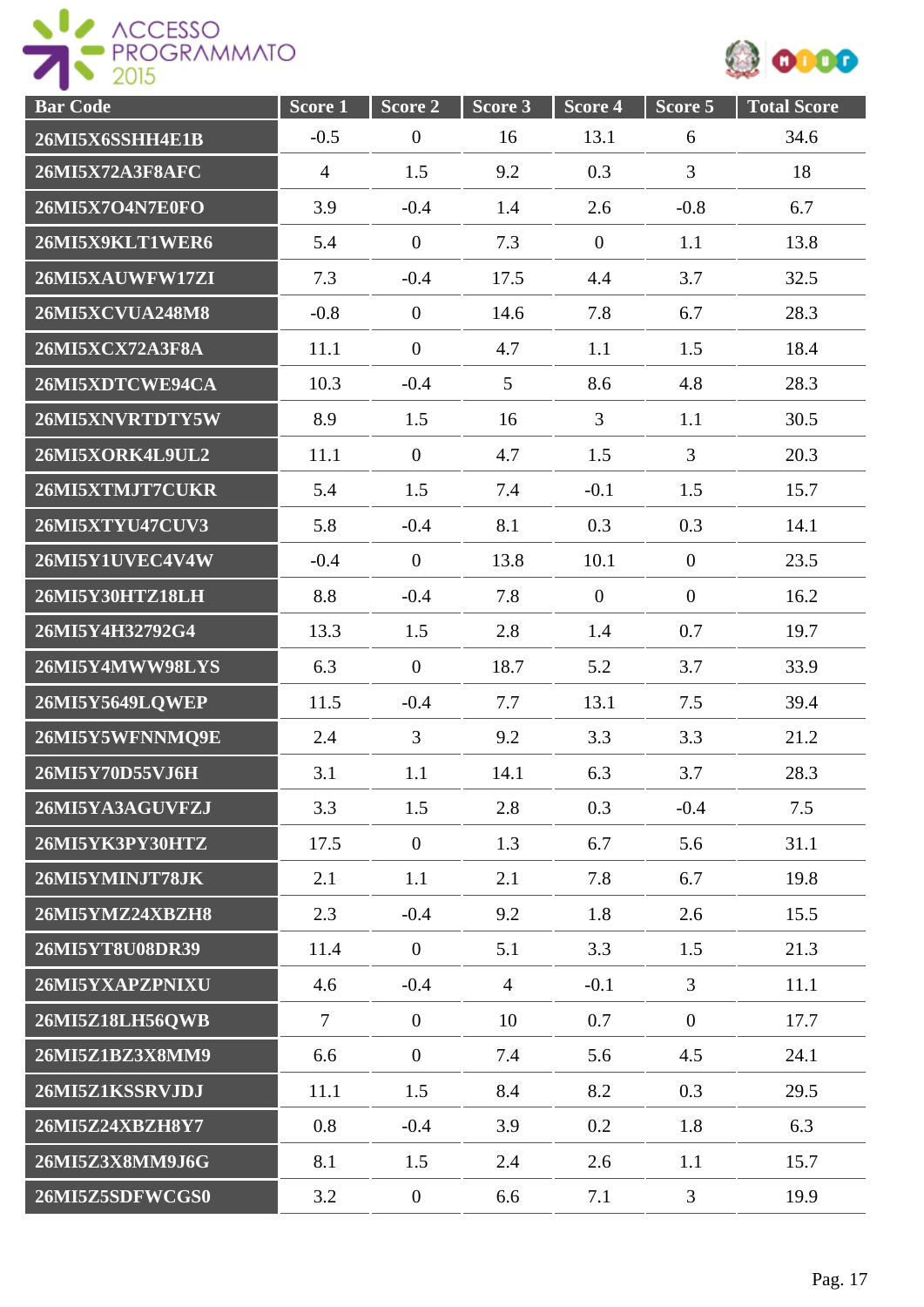



| <b>Bar Code</b> | Score 1        | Score 2          | Score 3        | Score 4      | Score 5          | <b>Total Score</b> |
|-----------------|----------------|------------------|----------------|--------------|------------------|--------------------|
| 26MI5Z5SDFWDGSP | 7.7            | $-0.4$           | 2.9            | 2.2          | 3.3              | 15.7               |
| 26MI5ZBP1VIM9IQ | 6.9            | $\boldsymbol{0}$ | 5.1            | $-1.2$       | $\mathbf{0}$     | 10.8               |
| 26MI5ZENIXVP92Z | 10             | $-0.8$           | 5.2            | 1.5          | 1.5              | 17.4               |
| 26MI5ZGKVSEPQX7 | 8.9            | $-0.8$           | 1.6            | 2.5          | 3.3              | 15.5               |
| 26MI5ZHI9NUL887 | $\overline{4}$ | $\boldsymbol{0}$ | 6.9            | 1.4          | 3.7              | 16                 |
| 26MI5ZI0QXAUWFW | 1.7            | 1.5              | 5.8            | 3.3          | $\boldsymbol{0}$ | 12.3               |
| 26MI5ZIEFDH6U4B | 11.1           | 1.1              | 7.3            | 4.8          | $\overline{3}$   | 27.3               |
| 26MI5ZJ7D49IPG6 | 7.2            | $-0.4$           | $-1$           | $-0.8$       | 4.1              | 9.1                |
| 26MI5ZQ3X3L8W97 | 3.2            | $-0.4$           | $\overline{4}$ | 2.2          | 1.5              | 10.5               |
| 26MI5ZZY2QV1UT7 | $-0.1$         | $\boldsymbol{0}$ | 3.2            | 5.6          | 1.1              | 9.8                |
| 26ML504I48GEXSL | 3.8            | $-0.8$           | 6.1            | 5.5          | 6.3              | 20.9               |
| 26ML51PJPTHVY0T | 13.4           | $-0.4$           | 13.7           | 12           | $\overline{0}$   | 38.7               |
| 26ML52X3L7V87K8 | 7.3            | $-0.4$           | 7.3            | 9.7          | $\mathbf{0}$     | 23.9               |
| 26ML5305ELC2YZX | $-2.5$         | 1.5              | 17.9           | 14.6         | 4.8              | 36.3               |
| 26ML559DM34TRQY | 8.8            | 1.5              | 3.6            | $-1.7$       | 1.8              | 14                 |
| 26ML56DPVW4HC12 | 1.3            | $-0.4$           | 16.4           | 11.2         | 7.5              | 36                 |
| 26ML5AKFUGZLUZW | 6.1            | $-0.8$           | 1.3            | $-0.4$       | 1.5              | 7.7                |
| 26ML5CEVCGROAL6 | $\,8\,$        | 1.1              | 8.4            | 0.2          | 1.5              | 19.2               |
| 26ML5EJGQS5FHOW | 16.7           | $-0.4$           | 15.6           | 12.3         | 3.3              | 47.5               |
| 26ML5FGO8SMCRYP | 9.7            | $\mathbf{0}$     | 16.4           | 13.5         | 10.1             | 49.7               |
| 26ML5H75QGXPIT2 | 11.4           | 1.1              | 4.2            | 6.6          | $\boldsymbol{0}$ | 23.3               |
| 26ML5HMY98FIKDY | 6.6            | $\overline{0}$   | 13             | 1.1          | $\boldsymbol{0}$ | 20.7               |
| 26ML5HN1GFSKMG0 | 0.8            | $\boldsymbol{0}$ | 9.6            | $\mathbf{1}$ | $\overline{3}$   | 14.4               |
| 26ML5IS6BTJR6NP | 10.3           | $\overline{0}$   | 7.3            | 0.3          | $\mathbf{0}$     | 17.9               |
| 26ML5J2AWAKFUGZ | 9.5            | 1.5              | 4.3            | 5.1          | 6.3              | 26.7               |
| 26ML5KYNQ20U7J1 | 11.4           | $\mathbf{0}$     | 13.7           | 7.4          | 0.7              | 33.2               |
| 26ML5LA6M43JIAW | 14.9           | 1.5              | 13.1           | 14.6         | 8.6              | 52.7               |
| 26ML5LUZW6DPVW4 | $\overline{0}$ | 1.1              | 8.4            | 2.1          | $-0.4$           | 11.2               |
| 26ML5MR75PLLKOB | 6.5            | $\mathbf{0}$     | 8.2            | $-0.8$       | 1.5              | 15.4               |
| 26ML5OAL66MT3J0 | 6.5            | $-0.4$           | 10.7           | 5.5          | 3.7              | 26                 |
| 26ML5ONDDZ6AXWO | 17.5           | $-0.4$           | 5.5            | 1.4          | $\boldsymbol{0}$ | 24                 |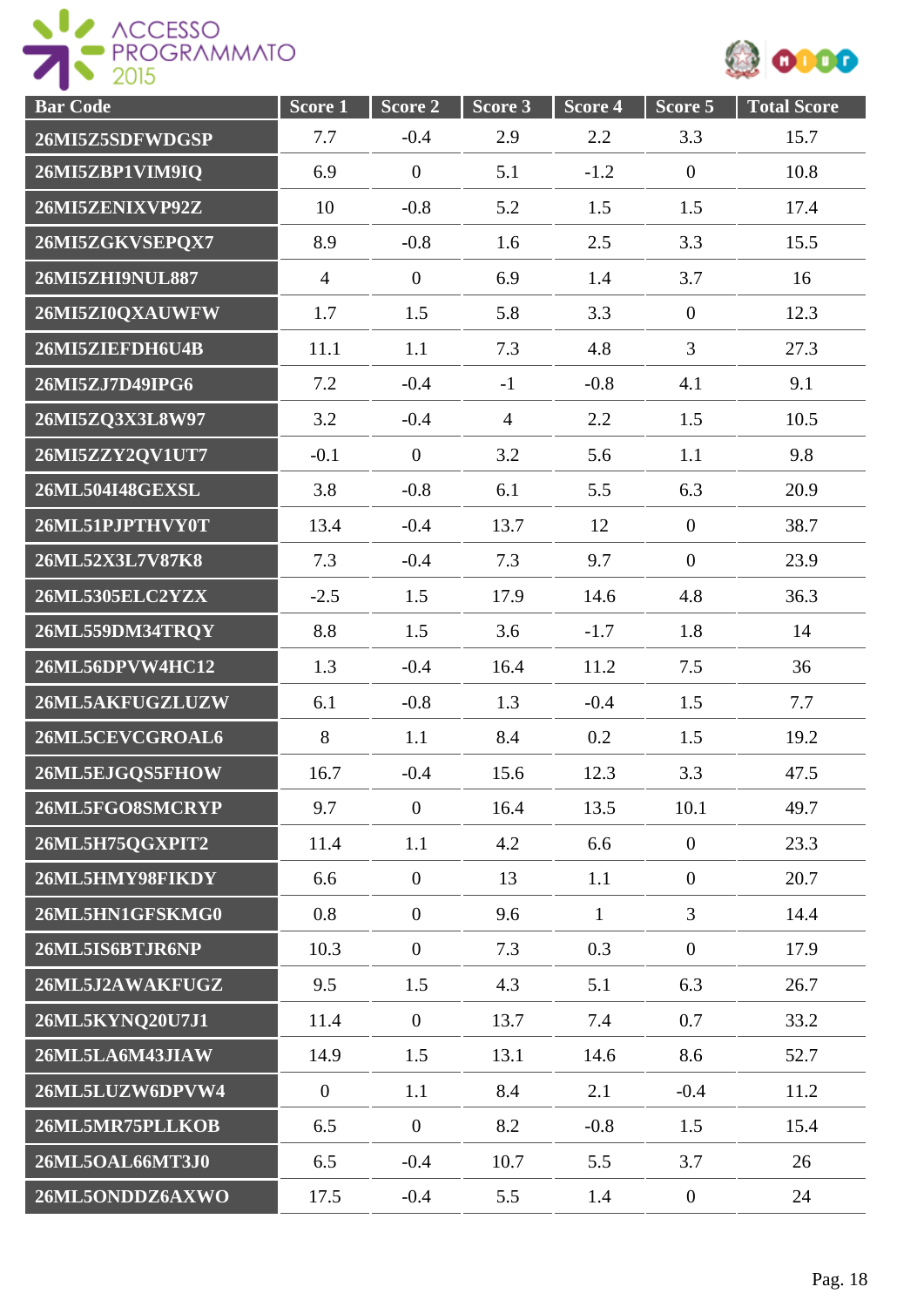



| <b>Bar Code</b> | Score 1 | Score 2          | Score 3        | Score 4          | Score 5          | <b>Total Score</b> |
|-----------------|---------|------------------|----------------|------------------|------------------|--------------------|
| 26ML5PU0SBIJHM5 | 13.7    | $\boldsymbol{0}$ | 4.6            | $-0.8$           | $-0.4$           | 17.1               |
| 26ML5QF2DNZKYNQ | 12.9    | $-0.4$           | 14.5           | 11.2             | 2.9              | 41.1               |
| 26ML5SAN2CSNE43 | 15.6    | $\theta$         | 8.4            | $\overline{4}$   | 2.6              | 30.6               |
| 26ML5X3LWV87KXR | 9.1     | $-0.8$           | 4.2            | $-1$             | 1.4              | 12.9               |
| 26ML5Z89CQR9BUF | 4.8     | $\boldsymbol{0}$ | 2.4            | 1.5              | $\boldsymbol{0}$ | 8.7                |
| 26MU5BISPS6L7JO | 9.9     | $\boldsymbol{0}$ | $-0.2$         | $\boldsymbol{0}$ | $\overline{0}$   | 9.7                |
| 26MU5COWIIU1S8R | 9.1     | $-0.8$           | $-1.5$         | $\overline{4}$   | $-2$             | 8.8                |
| 26MU5G8K8GD6AVV | 16.8    | $\theta$         | 4.4            | 3.3              | 2.6              | 27.1               |
| 26MU5ISJGBRO7T2 | 3.1     | $\theta$         | 4.3            | 2.6              | 1.1              | 11.1               |
| 26NI54PK9UZFWST | 9.5     | 1.1              | 3.6            | 7.1              | 4.1              | 25.4               |
| 26NI5AKYZABJ2MH | 2.8     | 1.1              | 13.7           | $\overline{4}$   | 1.1              | 22.7               |
| 26NI5B43TTGQMP4 | $-2$    | $\boldsymbol{0}$ | 2.8            | 1.8              | 1.8              | 4.4                |
| 26NI5BA5Z5N9X9N | 1.7     | $-0.4$           | 10.7           | 13.5             | 7.1              | 32.6               |
| 26NI5GZAUZW68EV | 7.8     | $\boldsymbol{0}$ | 16.4           | 8.6              | 4.5              | 37.3               |
| 26NI5IJRVCPEU1S | 3.8     | $-0.4$           | $\overline{2}$ | 5.1              | $-0.4$           | 10.1               |
| 26NI5SWJPV9ON0S | 11.4    | $\overline{0}$   | 1.6            | $\boldsymbol{0}$ | $\mathbf{0}$     | 13                 |
| 26NI5TGDKCGPAA6 | 8.5     | $\boldsymbol{0}$ | 9.6            | 15               | 4.1              | 37.2               |
| 26NI5UN8PYO5XQ1 | 3.9     | $-0.4$           | 3.9            | 1.4              | 6                | 14.8               |
| 26NI5VBT4036LBJ | 14.1    | $\boldsymbol{0}$ | 5.4            | 9.3              | 8.2              | 37                 |
| 26NI5W6WUP41D7E | 15.7    | $-0.4$           | 8.9            | 11.2             | 5.2              | 40.6               |
| 26NI5WVLL7I5E4H | 12.6    | $\overline{0}$   | 13             | 10.1             | 6                | 41.7               |
| 26NI5X48Q3BS83U | 9.6     | $\boldsymbol{0}$ | 3.5            | 4.4              | 4.5              | 22                 |
| 26NY521MCTLEPYJ | 17.9    | $-0.4$           | 13.4           | 0.6              | 6                | 37.5               |
| 26NY556QAZW1AGY | 17.5    | 1.5              | 13.4           | 4.1              | 1.5              | 38                 |
| 26NY5DSP8V485MN | 11.8    | $-0.4$           | 2.8            | 1.8              | 2.6              | 18.6               |
| 26NY5JWCBOGIBWD | 14.8    | 3                | 8              | 4.7              | 2.5              | 33                 |
| 26NY5XDUDXE94CA | 7.7     | $\boldsymbol{0}$ | 14.9           | 2.5              | 4.1              | 29.2               |
| 26PA53LYN3YPGHF | 5.8     | $\overline{0}$   | 2.5            | 5.6              | 8.6              | 22.5               |
| 26PA582PACTADPX | $-0.1$  | $\boldsymbol{0}$ | 8.1            | 6.7              | 0.3              | 15                 |
| 26PA5G37BK12RPO | 11.1    | $-0.4$           | 4.3            | 9.7              | 2.6              | 27.3               |
| 26PA5J8W76DGIBW | 15.3    | $\boldsymbol{0}$ | 19.1           | 1.8              | 1.1              | 37.3               |